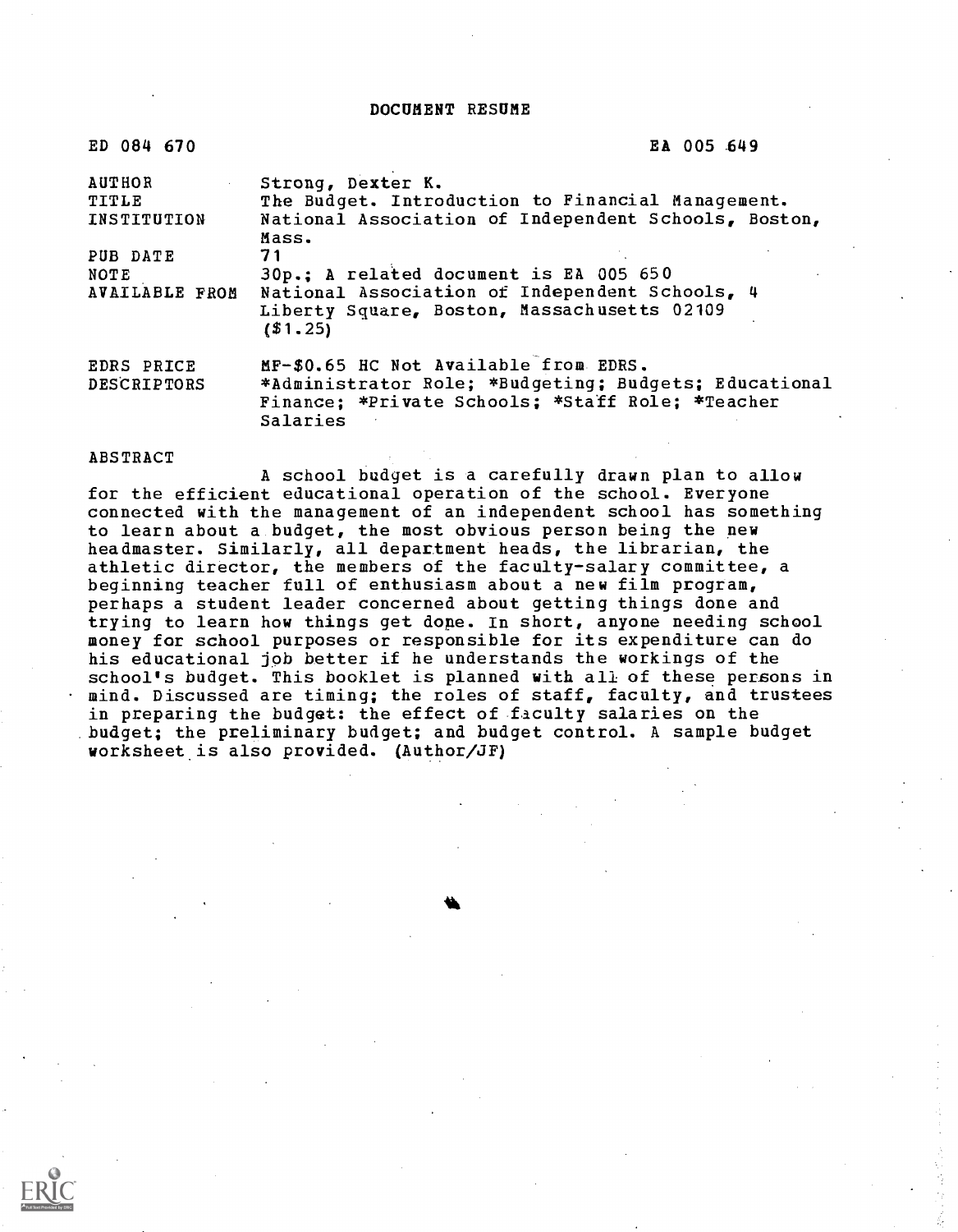ED 084670

お家族のことをあるところ

U.S. DEPARTMENT OF HEALTH,<br>
EDUCATION & WELFARE<br>
NATIONAL INSTITUTE OF<br>
EDUCATION & MELFARE<br>
NATIONAL INSTITUTE OF<br>
THIS DOCUMENT HAS BEEN REPRO<br>
DUCED EXACTLY AS RECEIVED FRDM<br>
ATING IT. POINTS OF VIEW OR OPINIONS<br>
STATED

# THE BUDGET

by Dexter K. Strong



TO ERIC AND ORGANIZATIONS OPERAT.<br>ING UNDER AGREEMENTS WITH THE NA<br>TIONAL INSTITUTE OF EDUCATION.<br>FURTHER REPRODUCTION OUTSIDE<br>THE ERIC SYSTEM REQUIRES PERMIS.<br>SION OF THE COPYRIGHT OWNER."

### NATIONAL ASSOCIATION OF INDEPENDENT SCHOOLS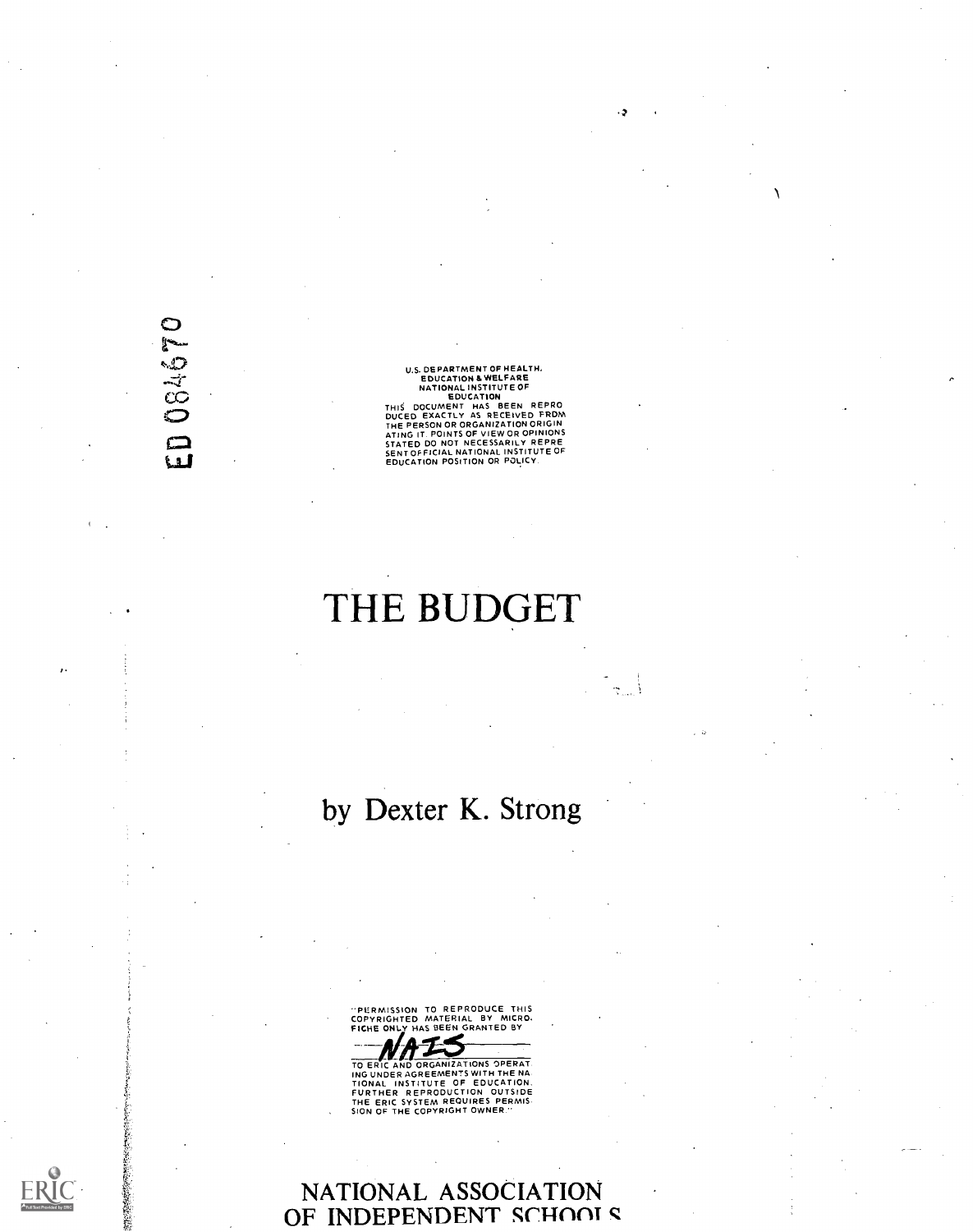### COPYRIGHT © 1971, NATIONAL ASSOCIATION OF INDEPENDENT SCHOOLS

All rights reserved. No part of this publication may be reproduced in any form without permission in writing from the publisher, except by a reviewer who may quote brief passages in a review to be printed in a magazine or newspaper.

 $\lambda_{\rm NL}$ 

"PERMISSION TO REPRODUCE THIS<br>COPYRIGHTED MATERIAL BY MICRO<br>FICHE ONLY HAS BEEN GRANTED BY

1,/

TO ERIC AND ORGANIZATIONS OPERAT<br>ING UNDER AGREEMENTS WITH THE NA.<br>TIONAL INSTITUTE OF EDUCATION.<br>FURTHER REPRODUCTION OUTSIDE<br>THE ERIC 'SYSTEM REQUIRES PERMIS<br>SION OF THE COPYRIGHT OWNER "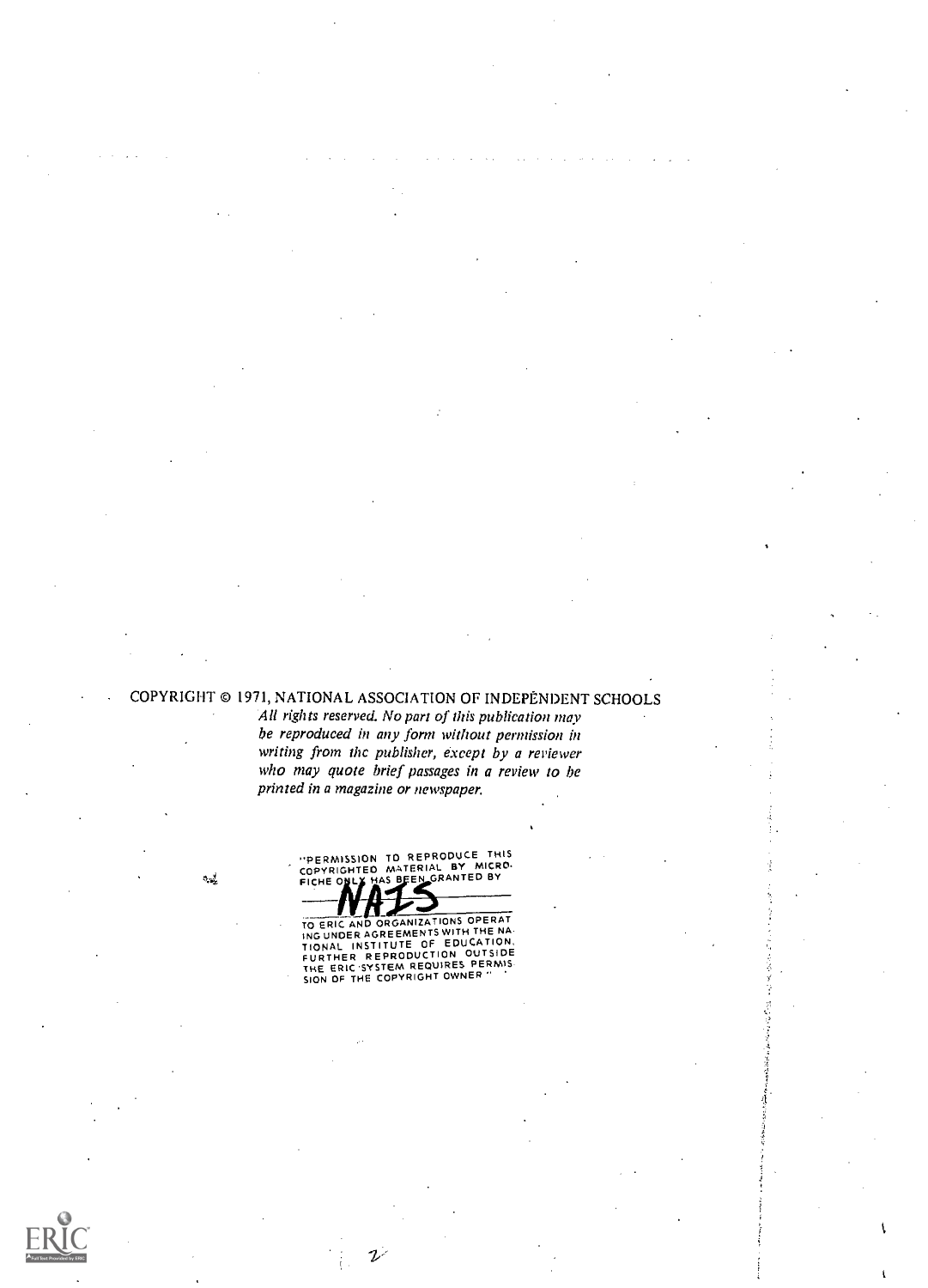Everyone connected with the management of an independent school has something to learn about a budget. The most obvious exhibit in support of this thesis is the new headmaster/He has probably spent ten or fifteen years teaching and perhaps assisting with some administrative work, but he has had little responsibility for the school's finances beyond cashing his monthly paycheck. Almost certainly he does not know the first thing about accounting. This article is written primarily for him and for his counterpart, the new headmistress, who knows all about wash-items on Monday morning in the home but is baffled when her business manager refers to two wash-items in the school budget.

Such financial neophytes are not the only ones who could well put more thought on the budget and on the part it plays in the financial management of 'a good school. The new trustee, for example, will find some differences, both philosophical and practical, between his business budget and the budget of a small nonprofit corporation, and in addition may have to help train the new headmaster. The head of the science department often has to discover the hard way that the timing of his request in relation to the budget calendar may determine whether he gets his increase for laboratory expenses next year or the year after. The business manager may be insensitive to the educational developments going on in the new library and the importance of providing for them adequately in the budget.

/Similarly, all department heads, the librarian, the athletic director, the members of the faculty-salary committee, a beginning teacher full of enthusiasm about a new film program, perhaps a student leader concerned about getting things done and trying to learn how things get done  $-$  in short, anyone needing school money for school purposes or responsible for its expenditure, can do his educational job better if he understands the workings of the school's budget/Even an experienced school head, if he feels that the budget has become a restrictive cage rather than a creative tool, might gain something by reconsidering the subject. This booklet is planned with all of these persons in mind/

#### The Budget as an Introduction to Financial Management

Anyone trying to learn something about school finances has a choice of three routes to follow: trial and error, accounting, or business management.

Many of us followed the first route. With only the vaguest notions of finance when we moved into school administration, we had to learn by listening and watching, always hoping at least that our questions made sense. On this route the going is slow and there is likely to be considerable confusion and inefficiency along the way.

The accountants have laid out another route, but unfortunately it is not likely to reduce the confusion for those of us not destined to be accountants. Take a standard textbook on accounting, for example. It runs to over five hundred pages, is far more technical than a school administrator needs for his purposes, and seems to have nothing whatsoever to do with education. Even

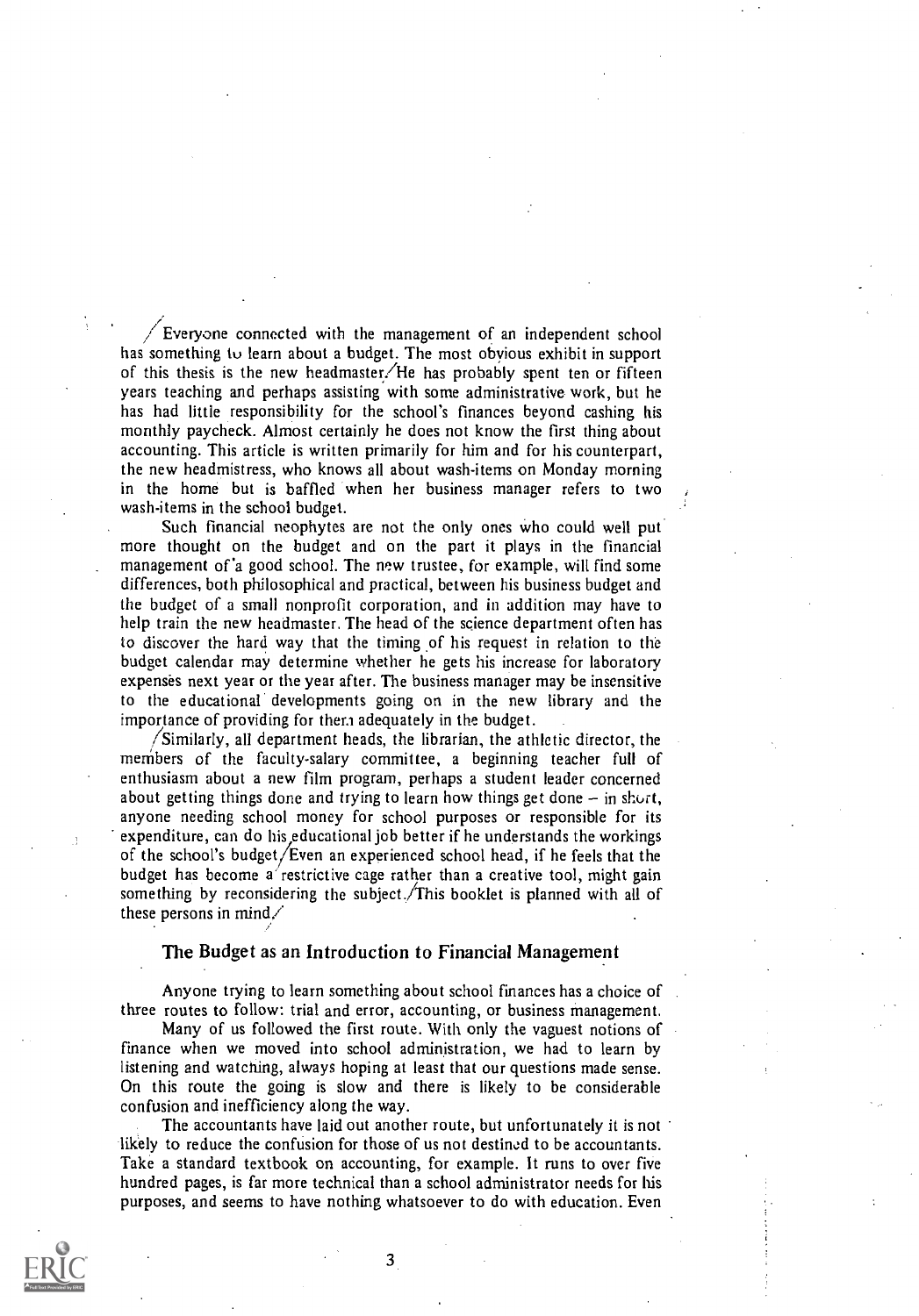the book, Accounting for Independent Schools, published by the National Association of Independent Schools, valuable as it is in promoting sound financial management, is directed to treasurers, business officers, and those heads who already know their way around. It was not designed to initiate the innocent. Attempts to begin at the beginning and explain to supposedly intelligent non-accountants that cornerstone of the accountants' creed, double-entry bookkeeping,, normally lead only to confusion and discouragement and once led to a sketch by William. S. Kilborne, Jr., "A Succinct and Lucid Explanation of Debits and Credits" to which the beginner should surely turn for comic relief if not for enlightenment. (To avoid cluttering the text, we have put bibliographical and other notes at the back of the booklet on page 27).

The approach to school finances via business administration is easier to follow. Along this line there is some most helpful material. E. Laurence Springer in his *Independent School Administration* devotes the second half of his book to business administration and in one chapter deals with budgeting along with other aspects of financial management. College and University Business Administration, published by the American Council on Education, is a thorough and complete handbook that can be most helpful to school administrators, and it has a chapter on budgets and. budgetary procedures.

There are, however, a number of reasons for isolating the budget and dealing with it separately. It is the *first* bit of financial administration the new head is likely to encounter. Perhaps he is still busy on his old job and will not take responsibility for his new post until midsummer, but he will quite probably be asked, even before reaching his new office, to pass on the budget for the first year of his administration. In addition, the budget is the *only* part of financial administration that his staff (except for. the business manager) has to understand. But most important, and in line with our attempt to find the best route for the beginner into the area of financial management, the budget is the simplest, ieast technical, and most direct route into an understanding of school finances. For anyone who wants to learn something about the financial management of a school, there is no better place to start.

The budget deserves separate treatment for still another reason: it is an invaluable tool of management. Properly used, it will give the administrator a leverage on his job that will yield educational results out of all proportion to the time and effort that he has applied. Neglected, or left solely to technicians or treasurers, it will cut the headmaster and faculty right out of educational planning and may delay or block entirely any real educational growth. If funds are inadequate, a thoughtful budget is essential if the available funds are to be used with the greatest educational effectiveness. If funds are plentiful, the administrator must still draw up his budget with a sense of creative planning if he wants his institution to be a top-flight school.

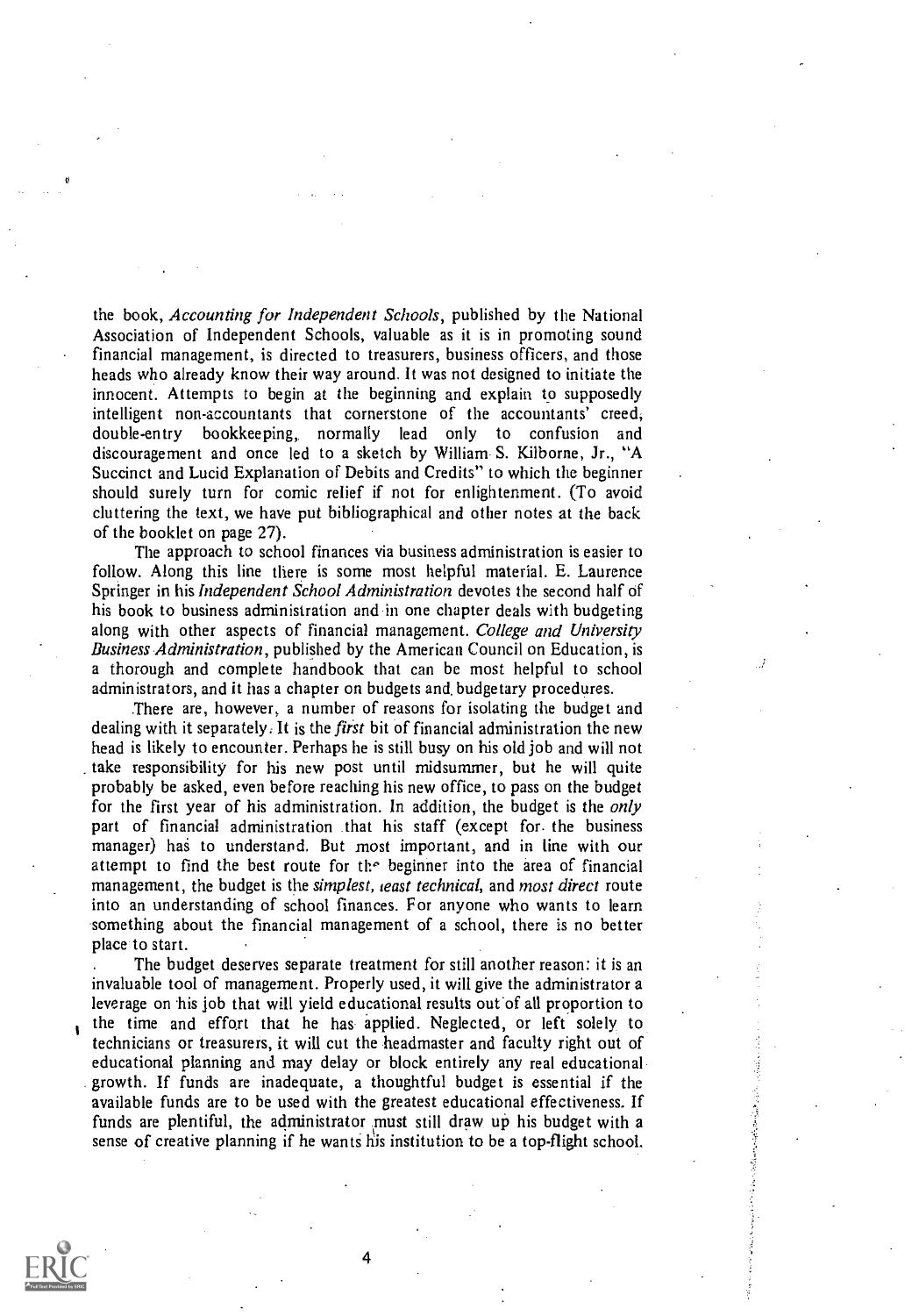### Kinds of Budgets

Originally, a bougette was a small bag or pouch in which 'a medieval Frenchman kept part of his assets, presumably in some kind or order. Some day when the surplus or the deficit is swelling, it may be reassuring to know that "bougette" and "budget" come from the same Latin stern as the word "bulge." Regardless of the word's origin, everyone knows what a budget is: an itemized estimate of income and expense for a given period in the future.. Obviously, such an estimate can cover a variety of periods and a variety of incomes and expenses. The emphasis of this booklet is on the annual operating budget, an emphasis that will tend to exclude detailed consideration of two other kinds of budgets, the *long-range planning budget* and the capital budget,

Somewhat belatedly, independent schools came to the realization that, like businesses, they could operate more realistically now if they considered the probable situation five and ten years from now. Taking the lead from writers like Sidney Tickton and with the help of NAIS, a number of schools began to do some long-range planning. The process proved to be laborious, revealing, and often alarming and sobering. Certainly, it became a stimulating factor in the educational thinking of many schools. This kind of planning, though essentially the same in philosophy and purpose as that done for the annual operating budget, involves much more guesswork and is subject to far wider revision than the annual budget. In time you should attend to this important exercise, but you can learn what you need to know about its methods from NAIS and you will not find the matter discussed further here. In any case, you cannot plan five and ten years ahead unless you know how to plan one year ahead. Practically, if not theoretically, the operating budget comes first.

Before proceeding, however, the beginner should give some attention to the capital budget. This normally covers the same one-year period as the operating budget but refers to other funds. If your father was determined to make you financially responsible, he probably made clear to you early in your life the distinction between principal and income: principal, your basic assets, you put to work so as to yield income; income you live on. You do not dip into principal for ordinary expenses. If you do, your principal sooner or later disappears, you are reduced to a hand-to-mouth existence, and before long you are out of business. Personally your principal, or capital, may be a house, a car, the tools of your trade, your savings, perhaps some other investments. Similarly an independent school, whether or not organized as a nonprofit corporation, has some capital: school buildings, furnishings and equipment, cars or buses, a heating plant, perhaps some investments. Whether your school is large and wealthy or small and new, whether its capital runs to millions or consists of the office typewriter and \$500 given by a parent for the endowment fund, you distinguish meticulously between your capital funds and your operating funds. Obviously, your capital budget is your annual plan for your capital funds.



S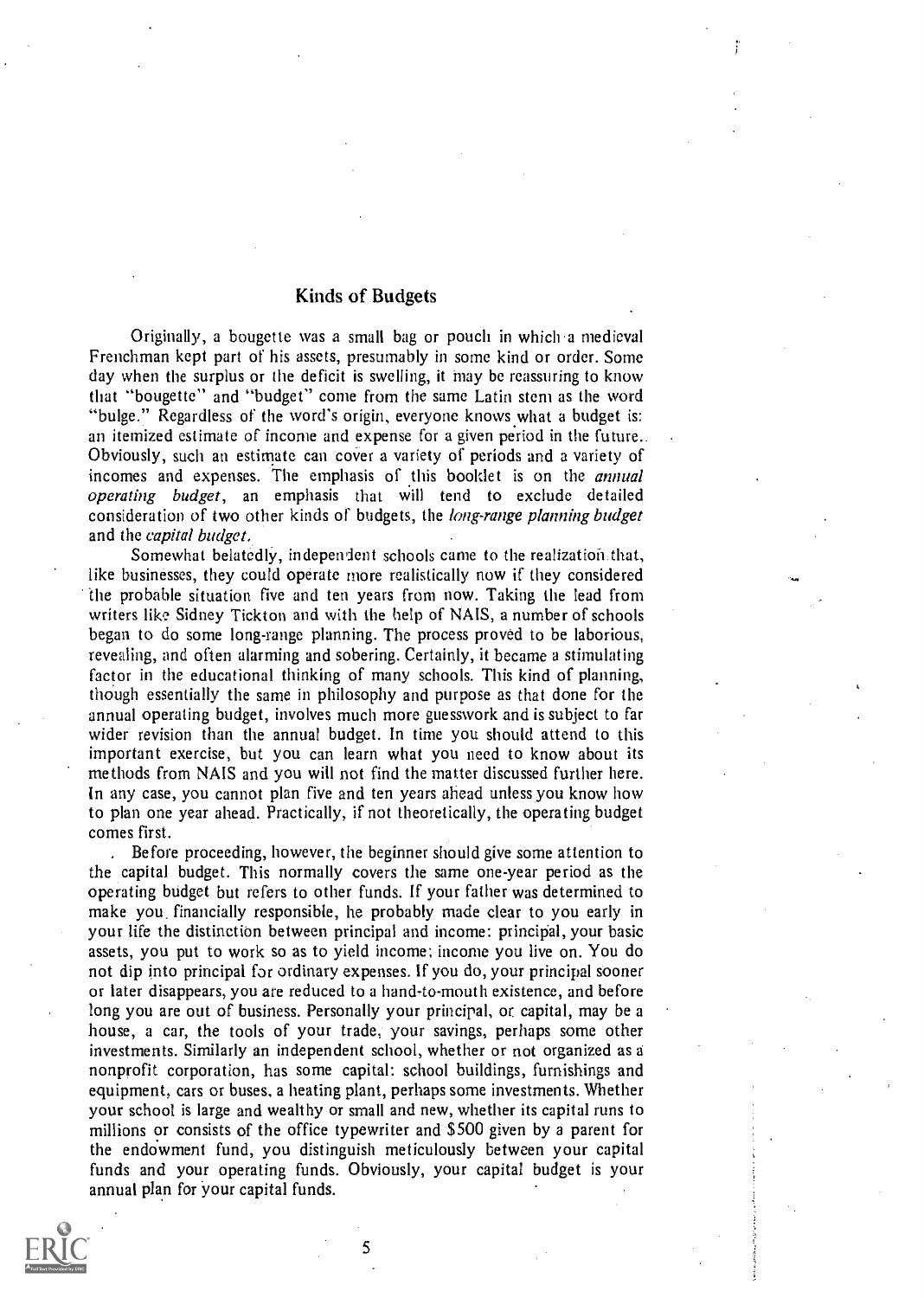These references to long-range planning and to capital budgets are not the digressions they may at first appear to be. We consider them here primarily to put the operating budget in perspective and to establish the fact that the year's operations, important and immediate as they are, are only part of the school's whole financial picture. Moreover, we want to prepare the beginner for some connections between operating funds and capital funds, of which more later.

Meanwhile, it is well to remember that the transfer of moneys from capital funds to operating funds, or vice versa, is no casual matter. Such transfers are not in the hands of the head but of the board, and even the board is bound by the rules of good financial management and of good accounting practice.

### Timing and the Budget

Turn again to the annual operating budget, our principal concern in this booklet, and consider timing. In practice three factors determine the matter.

The first is the desire to make each budget prediction as accurate as possible, a factor that tends to postpone to the latest possible date the setting of a final budget figure. Applied to such an important item as income from tuition fees, this means that the school can set a reasonably accurate figure as soon as the enrollment process is complete. For some schools this may be April or May, for others September. For all schools, however, the most accurate figure is one based on opening-day enrollment. By then the presence of students at the school has confirmed the commitments made earlier by parents and has thus provided a final budget figure that few could challenge. For this reason, many schools make the final revision of their budget at the first meeting of the governing board after the school opens in September.

The second factor that determines budget timing is the necessity of deciding no later than midwinter on two of the largest items in the budget, faculty salaries and tuition fees. Neither decision can wait until September. Many heads begin their negotiations with teachers not later than January and hope to have everything settled by the spring holiday. At the same time, the enrollment and reenrollment of students are at a decisive stage, making mandatory the announcement of tuition fees for the coming year. Moreover, these two items are closely tied together by both logic and necessity. The result is that by about February 1 the school must determine two vital budget items, one probably the largest item of income, the other probably the largest item of expense. With a little work the school can at the same time make a reasonable estimate of the cost of many other items, from wages and food to postage and telephone. Therefore, many schools, adopt a preliminary budget at a mid-winter meeting of the governing board.

The third factor follows logically from the second. If the school's management is to be ready by mid-winter for the major decisions on tuition fees and. faculty salaries, then budget planning must begin no later than the fall term. Moreover, as we shall try to show, a budget should reflect policy,

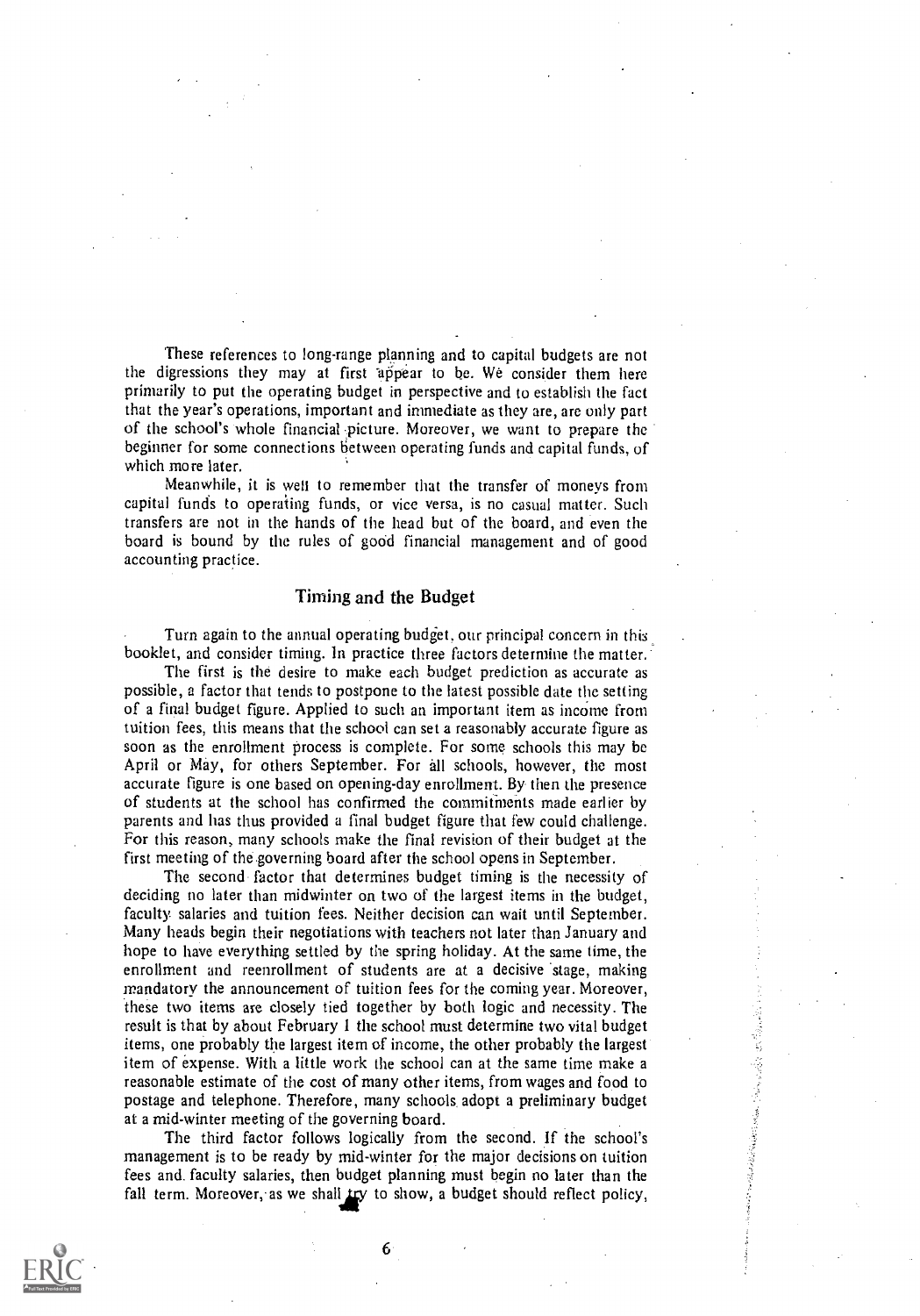not vice-versa. The determination of policy, especially on the vital educational questions, takes time, if only because so many department heads, staff-members, and trustees are involved. As we proceed, a workable calendar for the budget will become apparent. For now, we simply suggest that it would be difficult to be too forehanded in beginning your budget planning.

### How To Go About It

Fortunately, the budget-maker has a framework within which to operate, a framework provided by the accounting system of the school and by previous experience within that system. The forms he uses should reflect both of these established factors.

Obviously, the budget items should conform to the items in the school's established system of accounts. For a sample of the items that appear in a typical budget, see pages 14-17 of this booklet. This budget conforms, in a simplified way, with the accounting system recommended in *Accounting* for Independent Schools. We present it as a model, and if your school is reorganizing its accounting system, you should seriously consider adopting it. It is the work of those experienced in the financial management of independent schools and, moreover, may make available to you, with a minimum of complication, a wealth of comparative figures from other schools. At the moment, however, we are stressing the point that whether or not your system is the same as the NAIS system, your budget items must conform with the arrangement of your own school's accounting.

The first thing to do is to prepare a set of work-sheets. A good format would list at the left the items that appear in the school's accounts and at the top the following five column-headings:

| Last Year     | Last Year | This Year     | This Year | Next Year     |  |
|---------------|-----------|---------------|-----------|---------------|--|
| <b>Budget</b> | Actual    | <b>Budget</b> | Actual    | <b>Budget</b> |  |

You can fill in the first three columns immediately. Last year's budget you have had at hand since its adoption. Last year's actual figures are available from two sources. If your fiscal year ended on July 31, your auditors have probably finished their work and you should have on your desk last year's official Annual Report, where you will find what the school actually spent on each item. Even if the auditors are still at work; your bookkeeper should have supplied you, shortly after the end of the fiscal year, with a set of annual figures that will probably vary in only minute detail, and then infrequently, from the figures the auditors will produce. The column for this year's budget presents no problem because your board has just approved the budget for the current year.

The fourth column is not so easy, especially in the fall when you have almost no experience to go on. You should leave it blank until, say, January 31, when your monthly financial statement will show you how you stand at the half-way mark. These figures will give you a good reading on most of your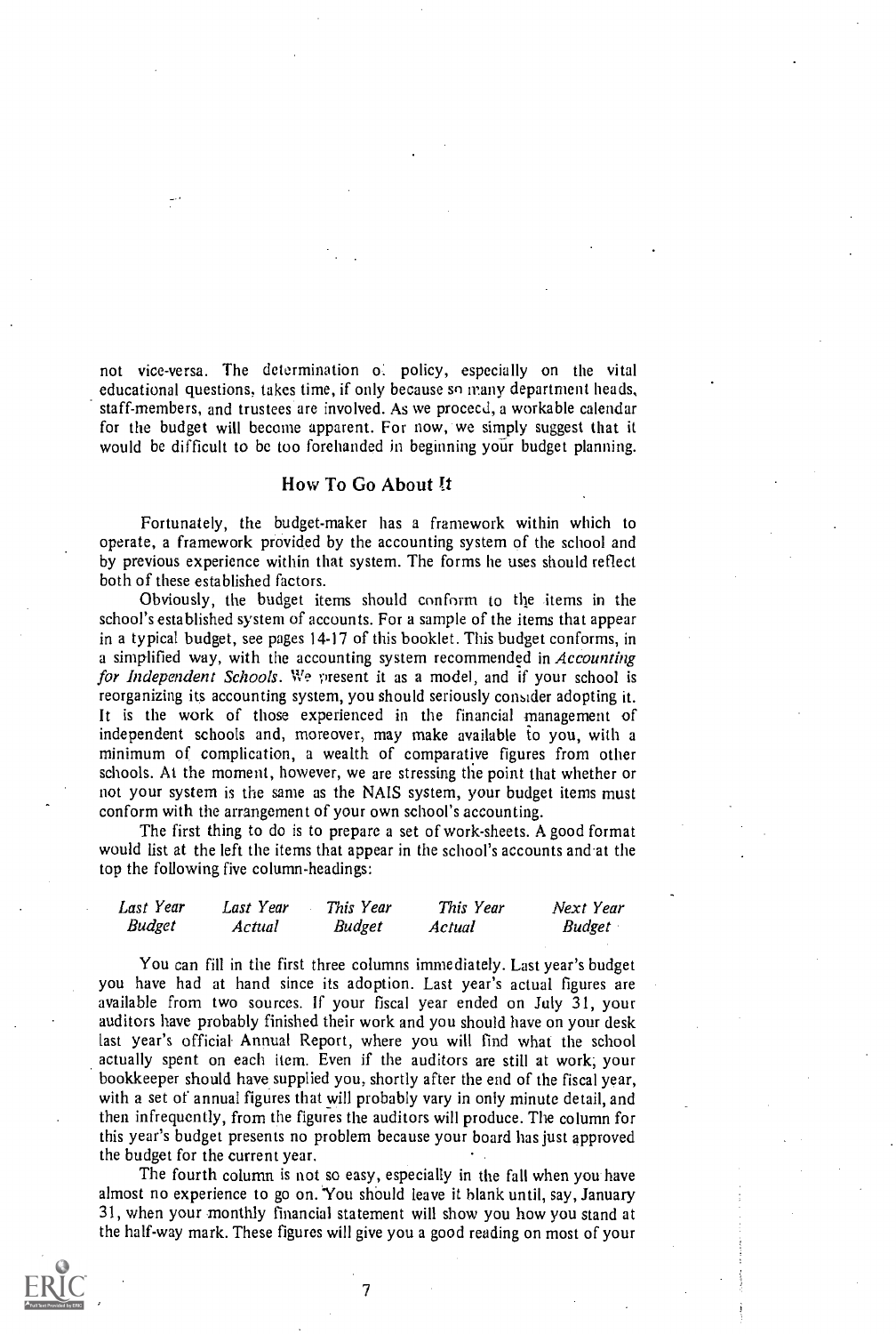items, and the reading can be revised as the year progresses. By the end of the fiscal year, that is, by mid-summer or thereabouts, you will have an actual figure and can dispense with that part of the heading which indicates the tentative nature of earlier estimates.

It should be clear, then, that you<sup> $\mathbf{\hat{y}}$ </sup> will have three columns of information at once, and, as the year goes on, four columns, on which to base your budget estimates for next year.

You will need more than this information. If you are on your own, you will need half a dozen sharp pencils and plenty of scratch paper, with a small adding-machine at hand if one is available. Even if you have the support of a competent business manager, who can gather the material on past experience and can perform some of the preliminary calculations, you will still need to recognize that this budget, and the ideas and policies it incorporates, will be a major factor in determining the shape of your school two years from now, i.e., at the end of the year for which you are making this budget. Obviously, if you want to have a hand in planning your school's future, you must take the initiative, keep a firm hand on the budget-making process, and, most important, put some creative educational planning into it.

Despite this exhortation, it is helpful to start with some routine matters, partly because they are easy to determine. In fact, one or two may be immutable. If the school has borrowed money, for example, it will have to pay a predetermined amount of interest on the loan. Short of finding a miraculous way of paying off the debt ahead of schedule, you have no choice about this expense. Almost as immutable are other items that have been programmed for a two-year or a three-year period. For example, the school and a fire-insurance company, having carefully surveyed the amount and nature of the school's coverage, have agreed on a three-year schedule of premiums. Unless you have changed the situation by'building a new building or by doing something foolish like allowing paint and gasoline to be stored in the wrong place, that schedule will determine the premiums.

Other items, like the subheading postage under headmaster's office, will be almost as easy to determine. The trend of recent experience, your knowledge of your own plans, and a check on postal rates should enable you to settle on a reasonable budget figure without much bother.

It will not all be that easy: Run down now through the whole budget, for both income and expense, and try to write down a figure for every heading. Three things will happen: (I) In your comparison of total income with total expenses, you will have an indication of how feasible your first figures are; (2) you will see that the school has some important decisions to make before it can adopt even a preliminary budget; and (3) you will find that you need all kinds of information. A fourth thing *should* happen, even before you set out to gather all that information: you should find yourself considering how you are going to shape the decision-making process in your school. To put this vital question in perspective, consider the whole budget-making procedure.

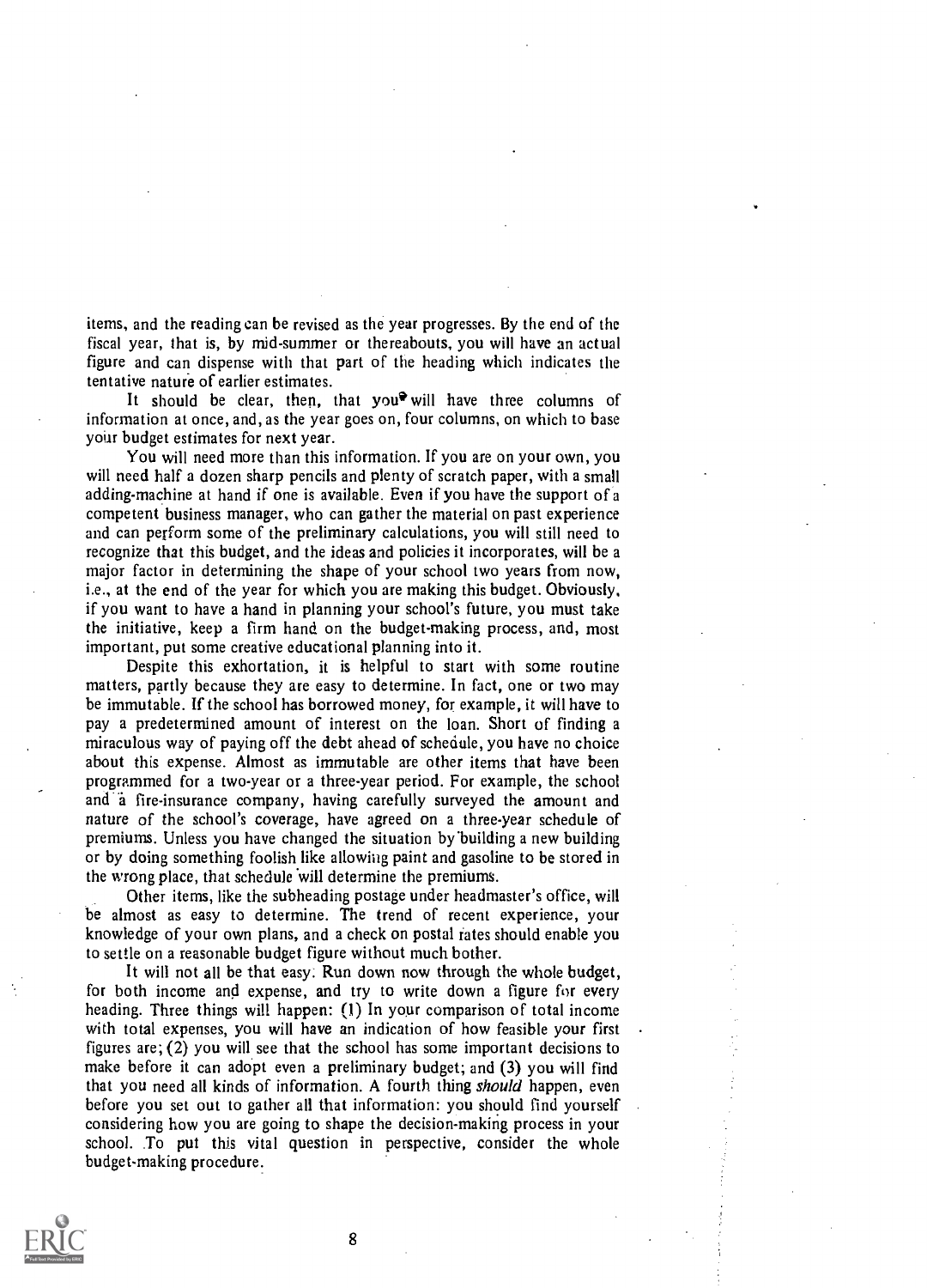### Staff and Faculty

The board of trustees will make the final decision on this budget almost a year from now. Perhaps it will be at the June meeting, when many hoards like to take action so that an official budget will be on record before the new fiscal year begins in midsummer. Or, if the board has.waited to ascertain actual enrollment figures, it will be at the September meeting. In either case, the "annual operating budget" appears as an item on the agenda. Ideally. the procedure will not take long. The treasurer will refer the trustees to the budget, a copy of which is before them. He will speak briefly, calling attention to one or two points that need explanation or emphasis. He will then move the adoption of the budget. The chair calls for a second and asks for discussion. There may be one or two questions, but if the budget-making process has been sound and orderly. the board will act within five minutes, and probably unanimously.

The foregoing paragraph describes an ideal situation, but it also describes a situation that does actually obtain in many schools and should obtain in all. For a board to act in this efficient way, everyone at board level and everyone at the administrative and faculty level must have done his homework promptly and thoroughly over the preceding twelve months, and the board must have made the vital decisions from time to time during that period. The adoption of the budget is not a donnybrook; it is the formal confirmation and approval of a year's work.

That work should begin at the headmaster's desk. We have already urged on the head that he begin his work at least a year in advance, and we . have suggested some of the mechanics that may be helpful. Most important, however, is the head's concept of the decision-making process and his ability to make the right process work.

First, he must draw in his own faculty and staff. Here he may think that he has some options. He can play, or try to play, the dictator, draft a budget in the secrecy of his own office, and carry it off to the treasurer and to the finance committee of the board for approval. In due course, he will announce to his department heads what they have to spend for the year, will probably deliver a strong lecture on the need for economy, and withdraw again to his office, prepared to growl ominously at any department head who exceeds his allotment. Another kind of school head will announce to faculty and staff that all those wanting school funds for school purposes should have their requests on his desk by next Friday. Then, while sorting these out, he will spend hours with those who come into his office to persuade, threaten, bluff, wheedle, and otherwise act like the squeakiest wheel that ever needed oil. If he listens only to these importunate ones, he will never have time to cope with those who make less noise but have equally valuable ideas about the school's educational program. Obviously, budget-making (indeed, all decision-making) demands far more of an administrator than these two types are yet ready to offer.

The head's task at this point is not hard to describe. Essentially, he has

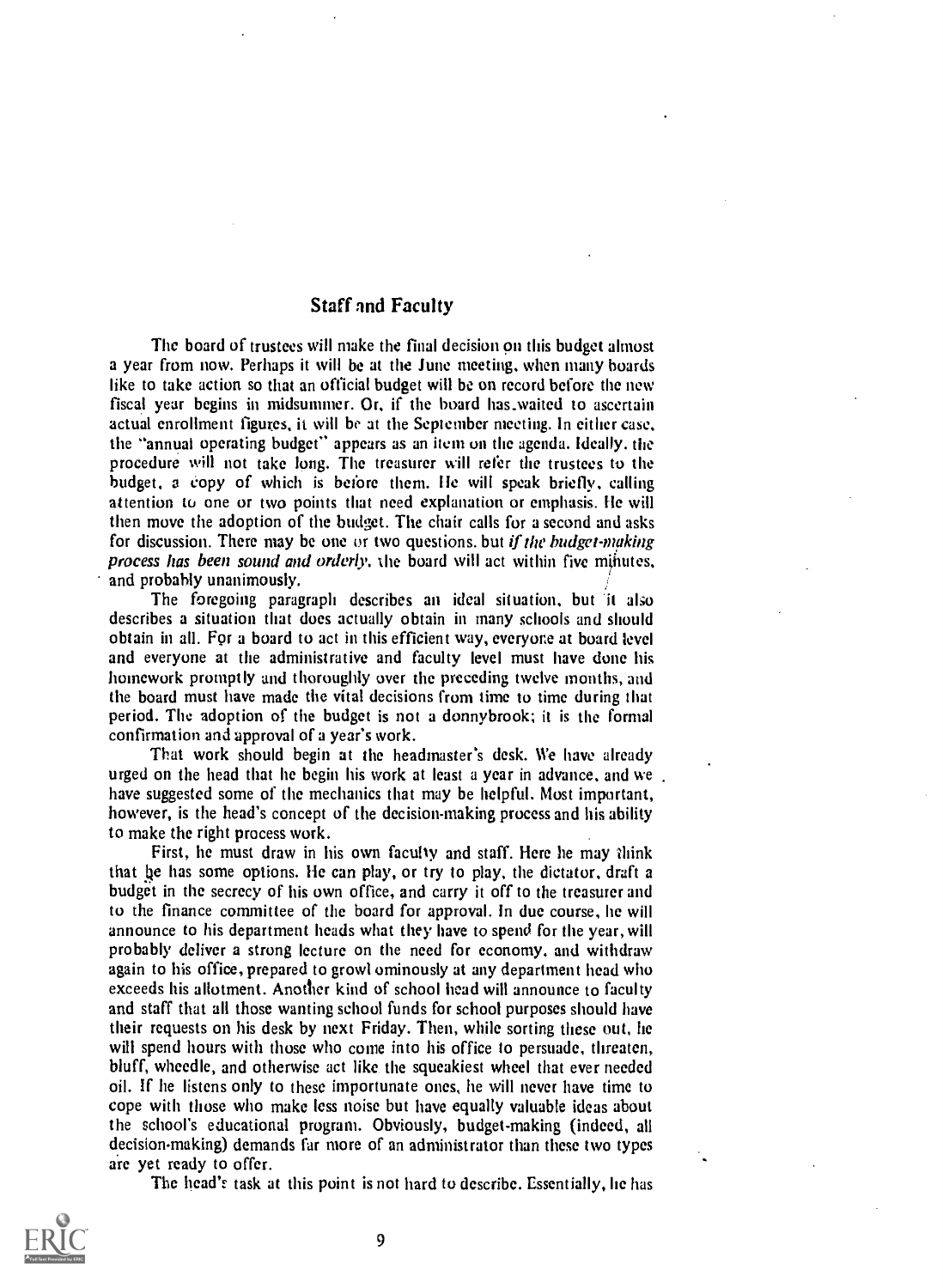to prepare recommendations for a board committee which, he hopes, will pass his recommendations on to the board itself for favorable action. On the one hand, he has dozens of routine materials and services that he must evaluate and translate into terms of estimated  $cost - telephones$ , paper towels, food, janitorial work, paint, and so on. On the other hand, he has major educational matters to consider. These too he must evaluate and translate into terms of estimated cost. Not only the substantive outcome, but the process by which the outcome is reached, will affect his school for better or worse.

Even seemingly routine matters may test the administrative skill of an inexperienced head. For example, the Athletic Director has requested that he be permitted to do all his scheduling of games by long-distance telephone instead of by letter. You should plan carefully your conference with the man, especially if you have an inborn prejudice against football, a sport in which his teams have been undefeated for three years. You will want to be even more thoughtful if he was an aspirant for the job to which you have just been appointed.

Less ticklish and more positive are the supposedly routine budget items that lead you into policy matters. You come to the figure for the alumni office to which the school alloted \$2600 this year and actually spent \$2775. Naturally, you ask the alumni secretary what he feels he needs for next year and find that he has been werking on an idea for transformation of the old alumni news sheet into a school bulletin, printed on glossy paper, with photographs, that will go out not only to alumni, but to parents and friends. He needs \$12,500 for the project. His ideas seem to promise a lively publication that would speak well for the lively school you hope to have. Moreover, you have already been wondering why the annual-giving appeal goes only to alumni and not to parents. So you commend him for his efforts and arrange a conference at which he and you can discuss the proposal with the president of the alumni association, the chairman of the board's public relations committee, and the president of a newly-formed father's club. It even occurs to the financial wizard in you that within two years the proposal might begin paying for itself three times over in increased returns from the annual-giving program.

If you and the alumni secretary reach a sound decision, consult everyone who should be consulted, and convince everyone who has to be convinced, then a joint meeting of the public relations and finance committees will probably act favorably on the proposal. The board will discuss the committee recommendation at the December meeting and, if the action is favorable, the item will appear in the preliminary budget which is to come before the February meeting. The only trustee who asks an alarmed question about the large increase in the figure for the alumni office will be the man who missed the December meeting. His colleagues will surely remind him that if he came to meetings, or at least read the minutes, he would not be so far behind the procession.

Incidentally, if the alumni secretary ends up with all the credit and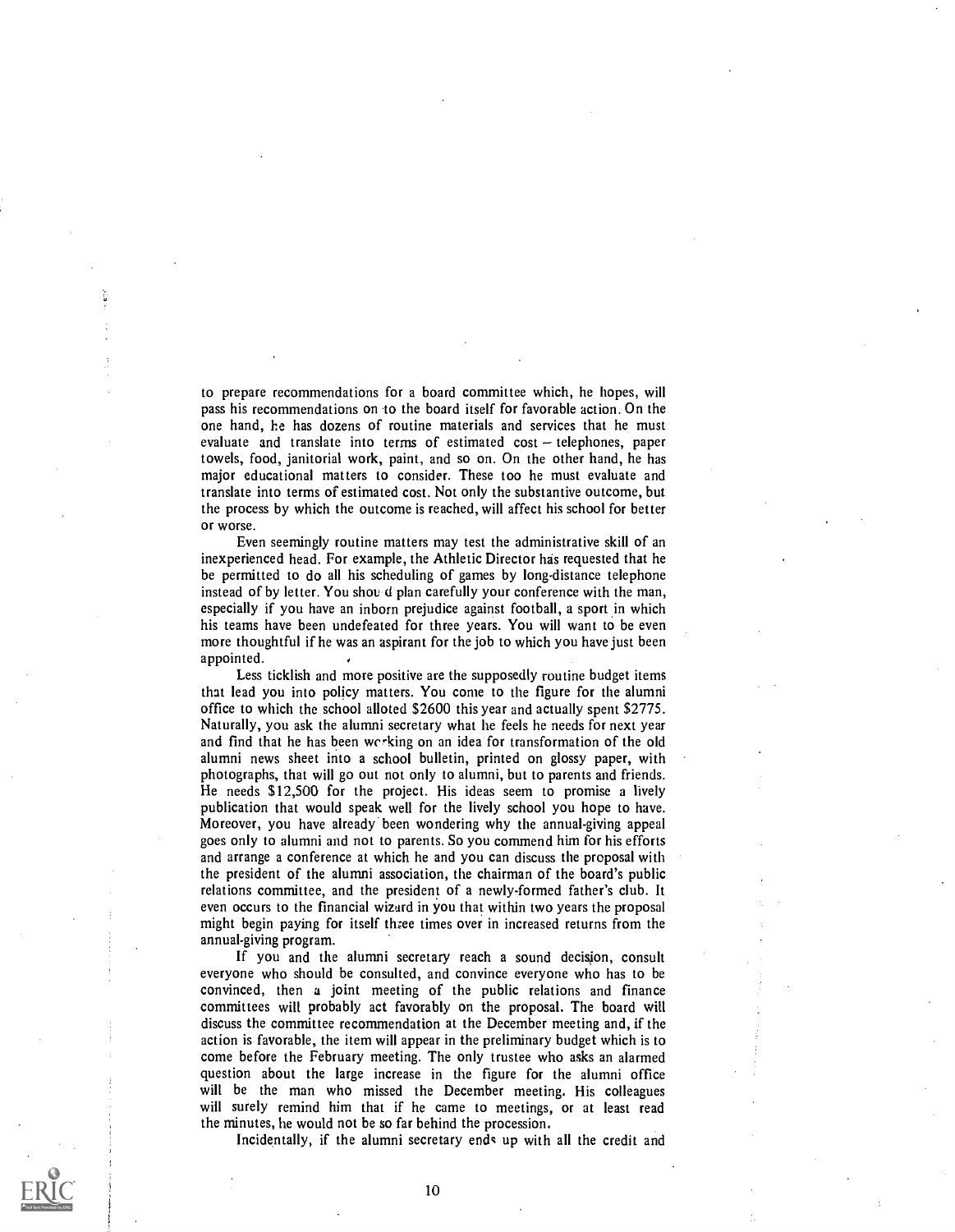begins to impress the trustees as a real comer. you are learning fast how to encourage ideas from the staff and how to build initiative and loyalty in your organization. The basic point, however, is that, in reaching the decision on a budget figure for the alumni office, you have consulted all persons concerned at the staff and administrative levels: you have alerted the trustees ahead of time that you are preparing a recommendation on a new idea: and you have worked through the appropriate board committees. The board should not find the decision difficult.

You will direct the same kind of process. with one important variation. when you turn to the basically important matters of educational policy. The difference is that now you will draw the faculty into the planning and into the decisions. A good way to begin is to meet in September with the heads of all departments. You hear about the beginning of the new year and then remind them that budget planning for the following year is beginning. This news will invariably come as a great surprise to all except the oldest hands, but they will at once begin to dream about the things they hope to do next year which they cannot afford to do this year. This is just what you want. in a good faculty there will be more exciting ideas each year than most schools could finance in five  $-$  training more children on the computer, three more "Leicestershire" projects, a second chamber orchestra, the introduction of lacrosse, tripling the number of audio devices for use in modern languages, and increasing by 400 per cent the number of scholarships for members of minority groups.

The department heads will go happily away, promising to meet with their departments and to return by mid-October with their first budget requests. The first thing for the head to do is consider what did not come out of this meeting. You have sensed that there is one dull and outdated department in the school, yet the head of that department had nothing to say during this first meeting except for a few words as he left, indicating that he could get along on the-same amount as last year. You did not, of course, put him on the spot in front of his colleagues. Moreover, he is twice your age, has been at the school for thirty years and head of the department for twenty. In the long run, you will have to solve the problem of effecting change and growth in his department. You will try all kinds of approaches with this man: advice, warning, persuasion, projects anything to open his eyes, give him new ideas and help him grow. At the moment, you should see that this first meeting on the budget gives you an excellent opportunity to begin this important task.

Arrange a meeting with him alone. Ask him for his ideas about the school and about his department. Where should they be educationally five years from now? If you get any sparks, fan them. Does he need anything – more equipment, more teaching help, better facilities? Provide some ideas of your own. How about a new course in the department, investigation of the new curriculum recommended on the basis of recent research, a change in teaching methods? If he neither has ideas of his own nor responds to yours, try calling a meeting in your office of the whole

 $\mathbf{1}$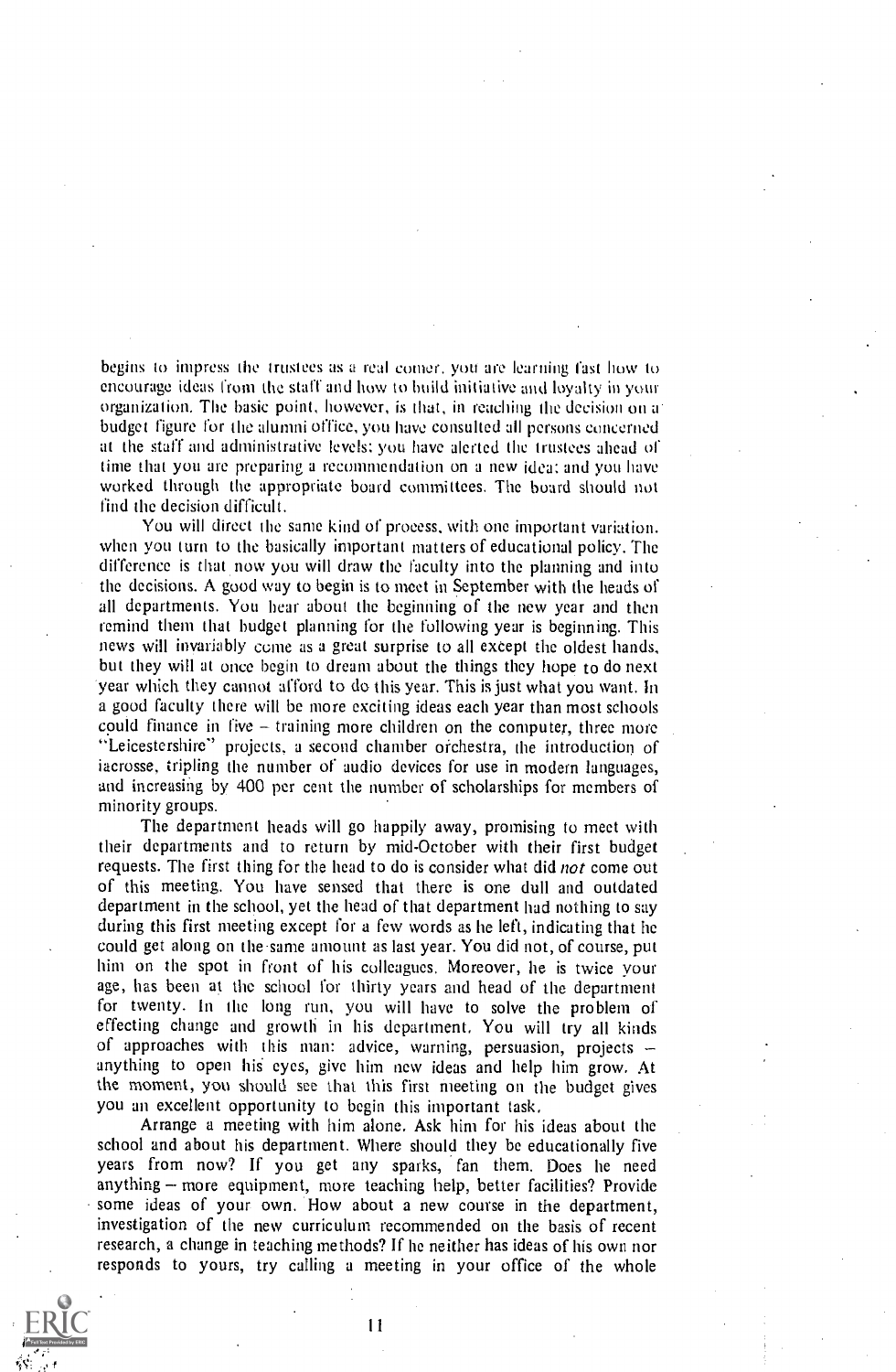department and watch him interact with the three younger men in the department, two of whom you know are bursting with ideas for change and progress. With any luck and some skill, you will come out with a decision to add a new course in the department. You recommend budget changes that will provide the extra teacher needed. The important points are two: (1) you have recognized that no matter how many good ideas float up from below, you will want to provide ideas of your own and the leadership to put them into effect; and (2) the application of this leadership often comes naturally at budget time.

Before the return of the department heads, do a little checking. Are they really drawing their teachers into the budget planning? Is the head of the science department, who is a biologist, paying any attention to the capable but nondemanding physicist who never asks for anything and should ask for more? Does the head of the math department know what the three best public high schools in town are doing in mathematics? Has the head of modern languages signed up for the workshop at the university which will provide discussion of the latest teaching methods in his field?

During this lull you also prepare yourself to deal with three questions that will surely come up in one form or another. The first is, "Last year we spent only \$800 of our \$1000 budget. May wc spend the other \$200 now?" The answer is "No." Such operating balances return to general funds at the end of the fiscal year, but see that you remember this saving when planning for next year and compensate in some way. Otherwise those responsible will have no incentive to economize where possible.

The second comes from the canny fellow who reasons that things are tight and his department will not get all it asks for; so he inflates his request by 25 per cent in order to be sure of what he wants. You will get more intelligent estimates from this man in the future if you are certain that he really needs what he is asking for and then get it all for him if you possibly can.

The third question stems from misunderstanding a board's attitude toward a budget. Some teachers (and even some new heads) think that they will earn Brownie points if they stay well under a budget figure. They will pad all estimates unmercifully and then hope to appear as stalwart economizers when the actual figures are all below the budget estimates. This kind of operation will impress no one. A trustee, or anyone who knows anything about financial management, will be just as scornful of foolish overestimating as of foolish underestimating. Make your predictions as realistic as possible.

In mid-October the department heads return, with the business manager, and some budget items begin to shape up. You will still have many individual conferences to schedule. Some major questions will go before the whole faculty. In all this the head is clarifying his own educational ideas, exerting his leadership, both educationally and politically, and discovering to what extent he has the faculty with him on educational policy. All this is happening soon enough so that the school can try to provide financial

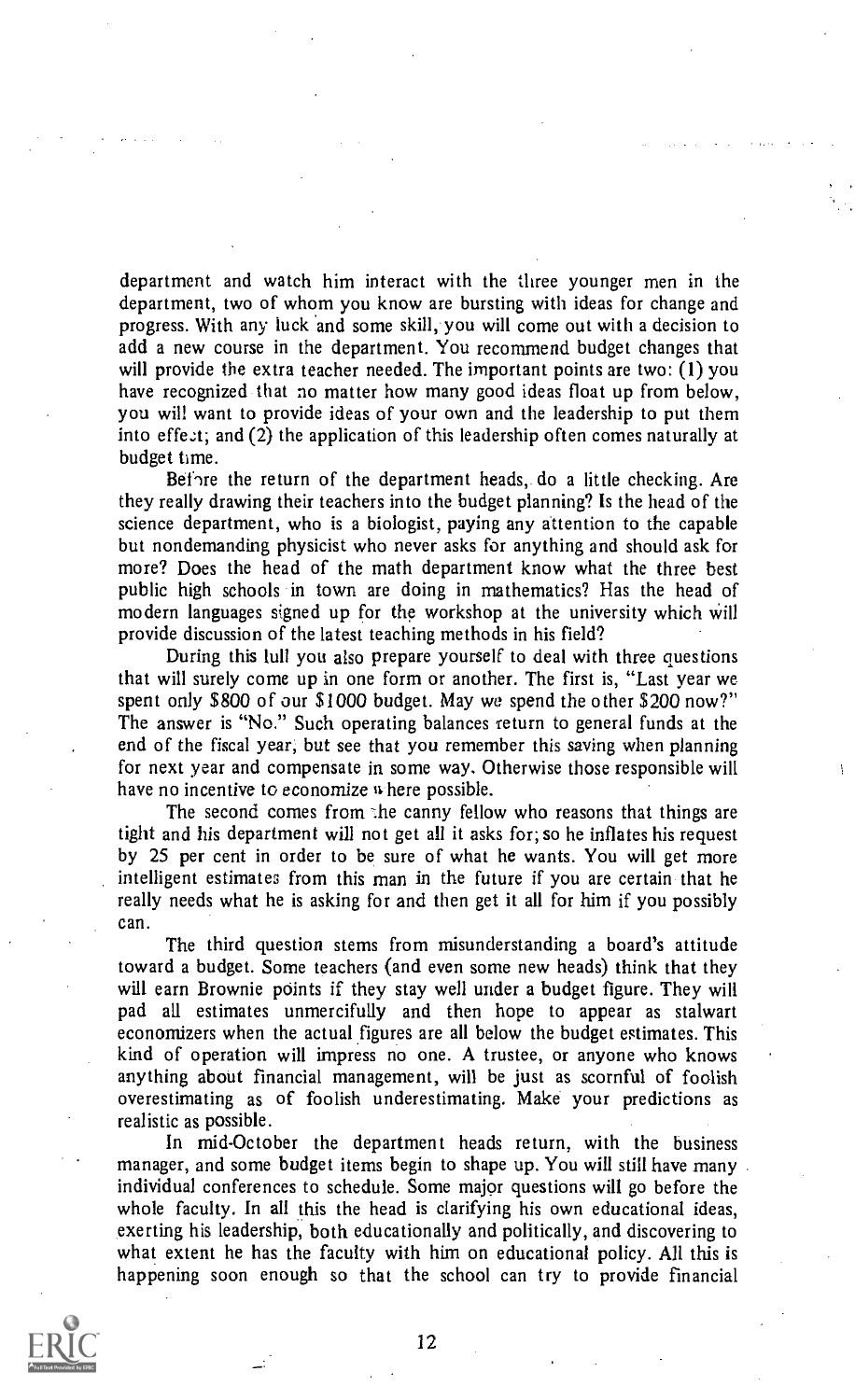support for the projects that need financial support. Budgeting and educational planning go hand in hand.

In similar fashion, you are determining budget figures for items that are not directly educational: office salaries, food, maintenance including wages, transportation, the admissions office, etc., etc. In all of these the head will be asking for ideas, will provide many of his own, will gather as much information as he can, and will gradually, with his business manager, approach something that is close to a preliminary budget.

### The Trustees and the Budget

Meanwhile the board is not idle. The trustee who thinks that he has no responsibility for the budget until it is presented to the board for approval is a poor trustee. Most of this early responsibility falls on the committee chairman, except that it is the responsibility of the president to see that the committee chairmen do their job.

The headmaster can also help. Indeed, the board will expect him to take the initiative in at least three ways. One we have just described: the preparation of both estimates and recommendations for the whole range of school operation. Another, and it must go on at the same time, is keeping the board informed on policy matters under discussion. Even a new head may find himself, as early as the October board meeting, saying something like this in the course of his report: "At school we have been discussing how we can improve our program in the field of music. I know that a number of you, like me, have been concerned by our weakness in this area. The whole faculty has become interested and we should have a recommendation ready for you in another month. At that time I shall ask for a meeting of the education committee of the board."

After the conclusion of the head's report, the trustees revert to the music program, asking questions and making suggestions. The treasurer may ask how much it will cost. Probably the head is not yet ready with an answer to this question but he reports on the kind of person he would need to direct the program and summarizes the qualifications of two candidates he thinks might be available. One trustee, a lawyer, makes a silent note to speak to an elderly client who is closing her house and trying to dispose of a Steinway grand, and the chairman of the education committee says he will telephone the head to set a time for a meeting. The point is that, well ahead of the time for decisions, the head has alerted the board. Even if the program proves to be ambitious and costly, it will not fall in the board's lap like a bombshell.

The head may also have to show some initiative in relation to the work of committees. For example, if the chairman of the education committee forgets to call a meeting, the head should telephone to remind him. (One arrangement that will expedite meetings is to have someone on the school staff mail the postcards, make the lunch reservations, carry on the telephone follow-up, and so on.) Meanwhile, the head must keep the chairman of the finance committee informed of the budgeting aspects of the project.



13

 $\mathbf{L}$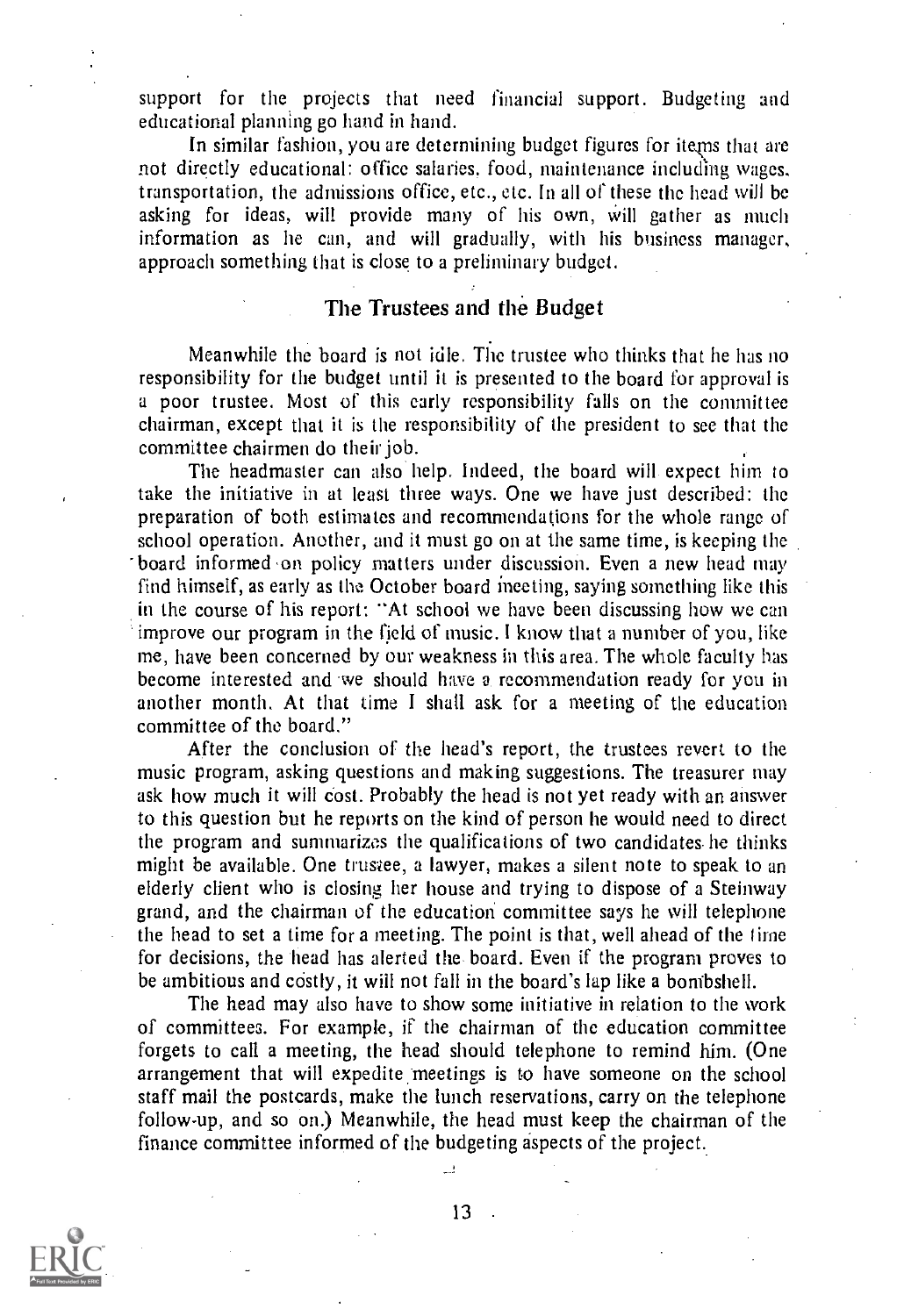### THE INDEPENDENT SCHOOL

## Final Budget Revision  $-$  June 4, 19 $-$

|               |                                             |   | Last Year<br><b>Budget</b> | Last Year<br><b>Actual</b> |
|---------------|---------------------------------------------|---|----------------------------|----------------------------|
| Revenues:     | Educational and general:                    |   |                            |                            |
|               | Student tuition and fees                    |   | \$320,000                  | \$317,200                  |
|               | Gifts                                       |   | 50,000                     | 48,600                     |
|               | Endowment income                            |   | 55,000                     | 57,000                     |
|               | Student support services:                   |   |                            |                            |
|               | Room and board                              |   | 208,000                    | 210,000                    |
|               | Student store                               |   | 60,000                     | 61,500                     |
|               | Snack bar                                   |   | 20,000                     | 21,000                     |
|               | Summer school and other programs            | x | 75,000                     | 78,900                     |
|               | Other                                       |   | 1,000                      | 2,000                      |
|               | Total education and general                 |   | 789,000                    | 796,200                    |
|               | Student aid:                                |   |                            |                            |
|               | Gifts                                       |   | 15,000                     | 14,200                     |
|               | Endowment income                            |   |                            |                            |
|               | Total student aid                           |   | 7,500<br>22,500            | 8,500<br>22,700            |
|               | Total revenues                              |   |                            |                            |
|               |                                             |   | 811,500                    | 818,900                    |
| Expenditures: | Educational and general: (Schedule I)       |   |                            |                            |
|               | Instruction                                 |   | 165,500                    | 171,150                    |
|               | Student support services:                   |   | 246,000                    | 252,450                    |
|               | Student activities                          |   |                            |                            |
|               | Summer school and other programs            |   | 17,500                     | 20,250                     |
|               | Operation and maintenance of physical plant |   | 60,000                     | 60,400                     |
|               | General administration                      |   | 130,000                    | 138,000                    |
|               |                                             |   | 62,000                     | 66,750                     |
|               | General institutional                       |   | 26,000                     | 34,651                     |
|               | Total educational and general               |   | 707,000                    | 743,651                    |
|               | Student aid:                                |   |                            |                            |
|               | Scholarships                                |   | 30,000                     | 35,00                      |
|               | Prizes                                      |   | 1,000                      | 1,00,                      |
|               | Total student aid                           |   | 31,000                     | 36,006                     |
|               | Total expenditures                          |   | 738,000                    | 779,65                     |
|               | Excess of revenues over expenditures        |   | 73,500                     | 39,25                      |
| Transfers to: | Plant funds — unexpended:                   |   |                            |                            |
|               | Capital additions fund                      |   | 24,000                     | 20,00                      |
|               | Renewals and replacements fund              |   |                            |                            |
|               | Quasi-endowment fund                        |   | 30,000                     | 30,00                      |
|               | Total transfers                             |   | 19,500                     |                            |
|               |                                             |   | 73,500                     | 50,00                      |
|               | Excess of revenues over expenditures        |   |                            |                            |
|               | and transfers                               |   |                            | \$(10,7)                   |
|               |                                             |   |                            |                            |
|               |                                             |   |                            |                            |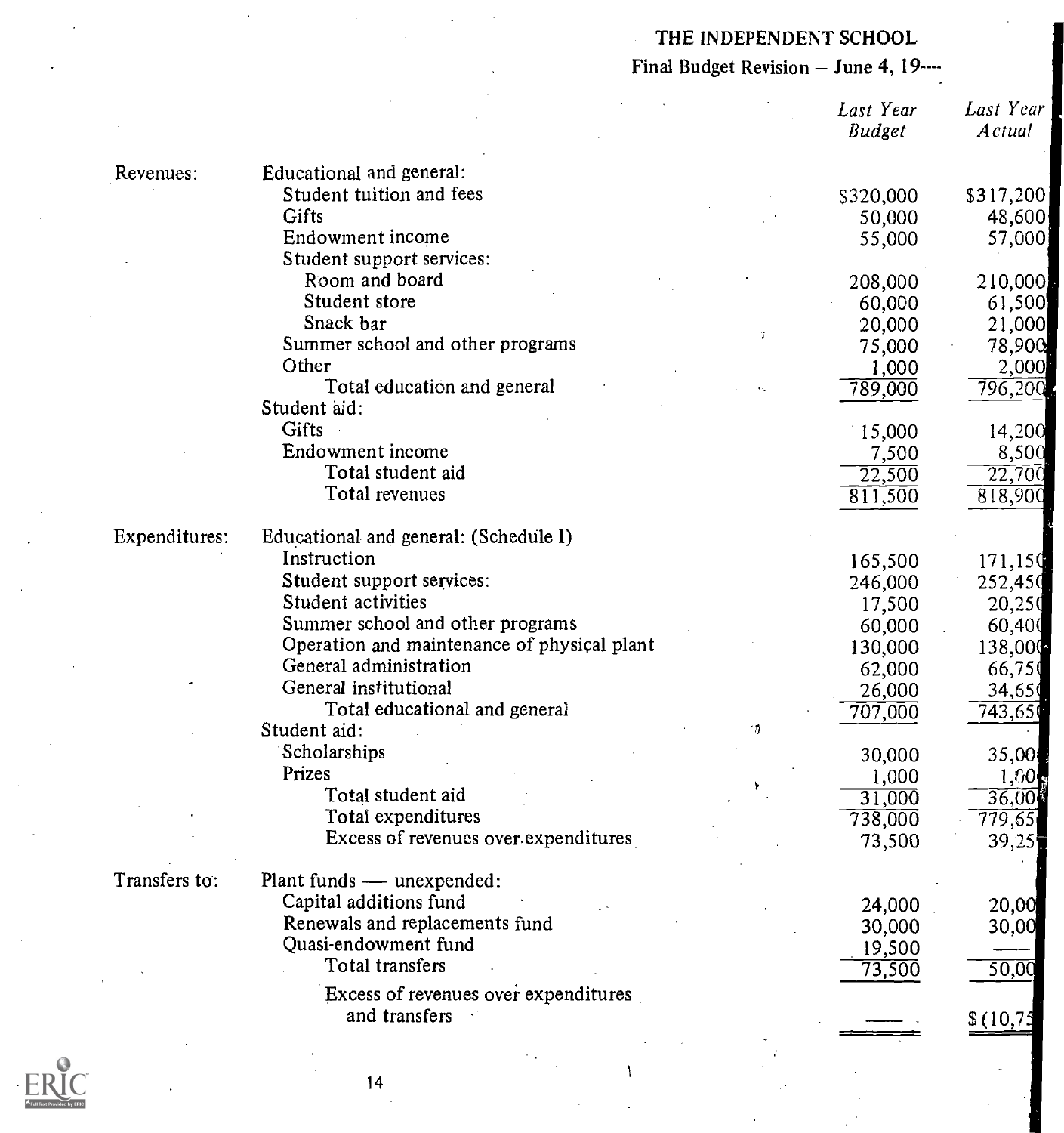### THE INDEPENDENT SCHOOL

Final Budget Revision - June 4, 19---

| ্য                                     | Last Year<br><b>Budget</b> | Last Year<br>Actual | This Year<br><b>Budget</b> | This Year<br>Actual | Next Year<br><b>Budget</b> |
|----------------------------------------|----------------------------|---------------------|----------------------------|---------------------|----------------------------|
|                                        |                            |                     |                            |                     |                            |
| bnal and general:                      |                            |                     |                            |                     |                            |
| nt tuition and fees                    | \$320,000                  | \$317,200           | \$427,250                  | \$426,825           | \$480,000                  |
|                                        | 50,000                     | 48,600              | 50,000                     | 78,650              | 60,000                     |
| wment income                           | 55,000                     | 57,000              | 58,000                     | 51,050              | 50,000                     |
| nt support services:                   |                            |                     |                            |                     |                            |
| om and board                           | 208,000                    | 210,000             | 214,000                    | 209,650             | 207,000                    |
| dent store                             | 60,000                     | 61,500              | 63,000                     | 64,500              | 66,000                     |
| ick bar                                | 20,000                     | 21,000              | 22,000                     | 21,700              | 22,000                     |
| her school and other programs          | 75,000                     | 78,900              | 85,000                     | 87,500              | 88,000                     |
|                                        | 1,000                      | 2,000               | 1,500                      | 2,200               | 2,000                      |
| <b>Fotal education and general</b>     | $\sqrt{789,000}$           | $\sqrt{796,200}$    | 920,750                    | 942,075             | 975,000                    |
| aid:                                   |                            |                     |                            |                     |                            |
|                                        | 15,000                     | 14,200              | 15,000                     | 16,500              | 16,000                     |
| wment income                           | 7,500                      | 8,500               | 9,000                      | 8,300               | 8,000                      |
| Total student aid                      | 22,500                     | 22,700              | 24,000                     | 24,800              | 24,000                     |
| Total revenues                         | 811,500                    | 818,900             | 944,750                    | 966,875             | 999,000                    |
|                                        |                            |                     |                            |                     |                            |
| onal and general: (Schedule I)         |                            |                     |                            |                     |                            |
| ction                                  | 165,500                    | 171,150             | 212,000                    | 212,600             | 231,000                    |
| nt support services:                   | 246,000                    | 252,450             | .273,500                   | 276,700             | 283,500                    |
| nt activities                          | 17,500                     | 20,250              | 22,000                     | 21,600              | 23,200                     |
| per school and other programs          | 60,000                     | 60,400              | 63,000                     | 65,000              | 64,500                     |
| tion and maintenance of physical plant | 130,000                    | 138,000             | 150,000                    | 147,350             | 153,000                    |
| ral administration                     | 62,000                     | 66,750              |                            |                     | 87,200                     |
| ral institutional                      |                            |                     | 72,000                     | 71,050              |                            |
| Total educational and general          | 26,000                     | 34,650              | 38,000                     | 36,800              | 38,700                     |
| $\ddot{\theta}$<br>aid:                | 707,000                    | 743,650             | .830,500                   | 831,100             | 881,100                    |
| arships                                |                            |                     |                            |                     |                            |
|                                        | 30,000                     | 35,000              | 38,000                     | 40,000              | 44,000                     |
| ÷<br>Total student aid                 | 1,000                      | 1,000               | 1,000                      | 1,000               | 1,000                      |
| Total expenditures                     | 31,000                     | 36,000              | 39,000                     | 41,000              | 45,000                     |
| Excess of revenues over expenditures   | 738,000                    | 779,650             | 869,500                    | 872,100             | $9\overline{26,100}$       |
|                                        | 73,500                     | 39,250              | 75,250                     | 94,775              | 72,900                     |
| nds — unexpended:                      |                            |                     |                            |                     |                            |
| al additions fund                      |                            |                     |                            |                     |                            |
| wals and replacements fund             | 24,000                     | 20,000              | 25,250                     | 25,250              | 25,250                     |
| -endowment fund                        | 30,000                     | 30,000              | 30,000                     | 30,000              | 30,000                     |
| Total transfers                        | 19,500                     |                     | 20,000                     | 20,000              | 17,650                     |
|                                        | 73,500                     | 50,000              | 75,250                     | 75,250              | 72,900                     |
| Excess of revenues over expenditures   |                            |                     |                            |                     |                            |
| and transfers                          |                            | \$(10,750)          |                            | \$19,525            |                            |
|                                        |                            |                     |                            |                     |                            |

**New York Contract Service Contract Contract Service Contract Contract Contract Contract Contract Contract Contract Contract Contract Contract Contract Contract Contract Contract Contract Contract Contract Contract Contrac**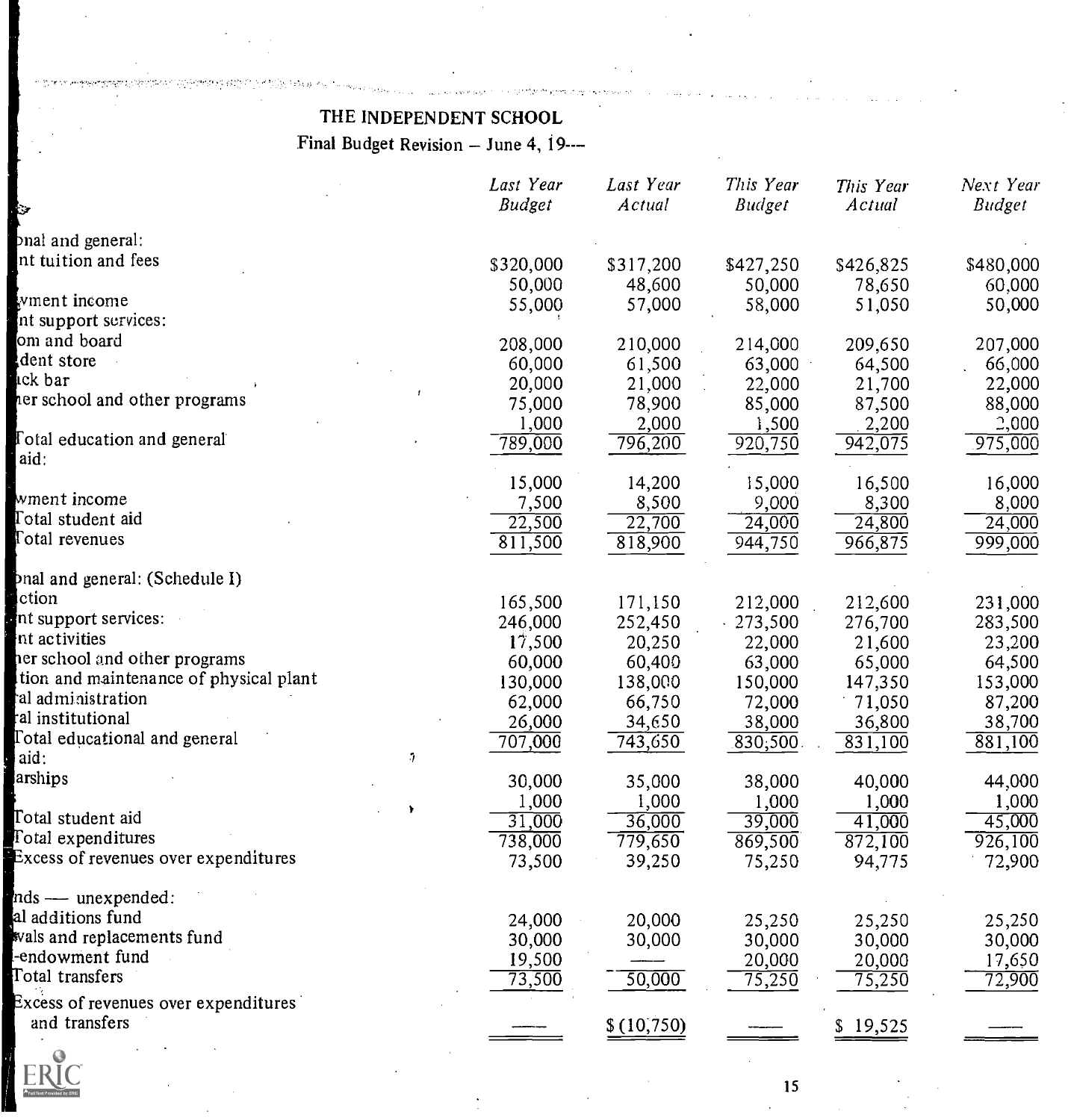#### THE INDEPENDENT SCHOOL Final Budget Revision  $-$  June 4, 19 $-$ SCHEDULE I

Instruction: Faculty salaries Department supplies, expenses and equipment Chapel **Library Athletics** Total Instruction Student support services: Residence halls Food service Health service Student guidance and counseling Student store and the state Snack bar Student transportation Total Student support services Student activities: Newspaper Dramatics Band Entertainment Student clubs Total Student activities Summer school and other programs: Summer school Adult education Total Summer school and other programs Operation and maintenance of physical plant: Salaries and wages Supplies, expenses and equipment: Buildings **Grounds** Equipment Total physical plant General and administration: Salaries Governing Board Headmaster's office  $\mathbf{L}_{\text{max}}$ Dean's office Admissions office Business office Alumni office Total General and administration General institutional: Employee benefits Information and communications Insurance Commencement Miscellaneous Total General institutional Total educational and general

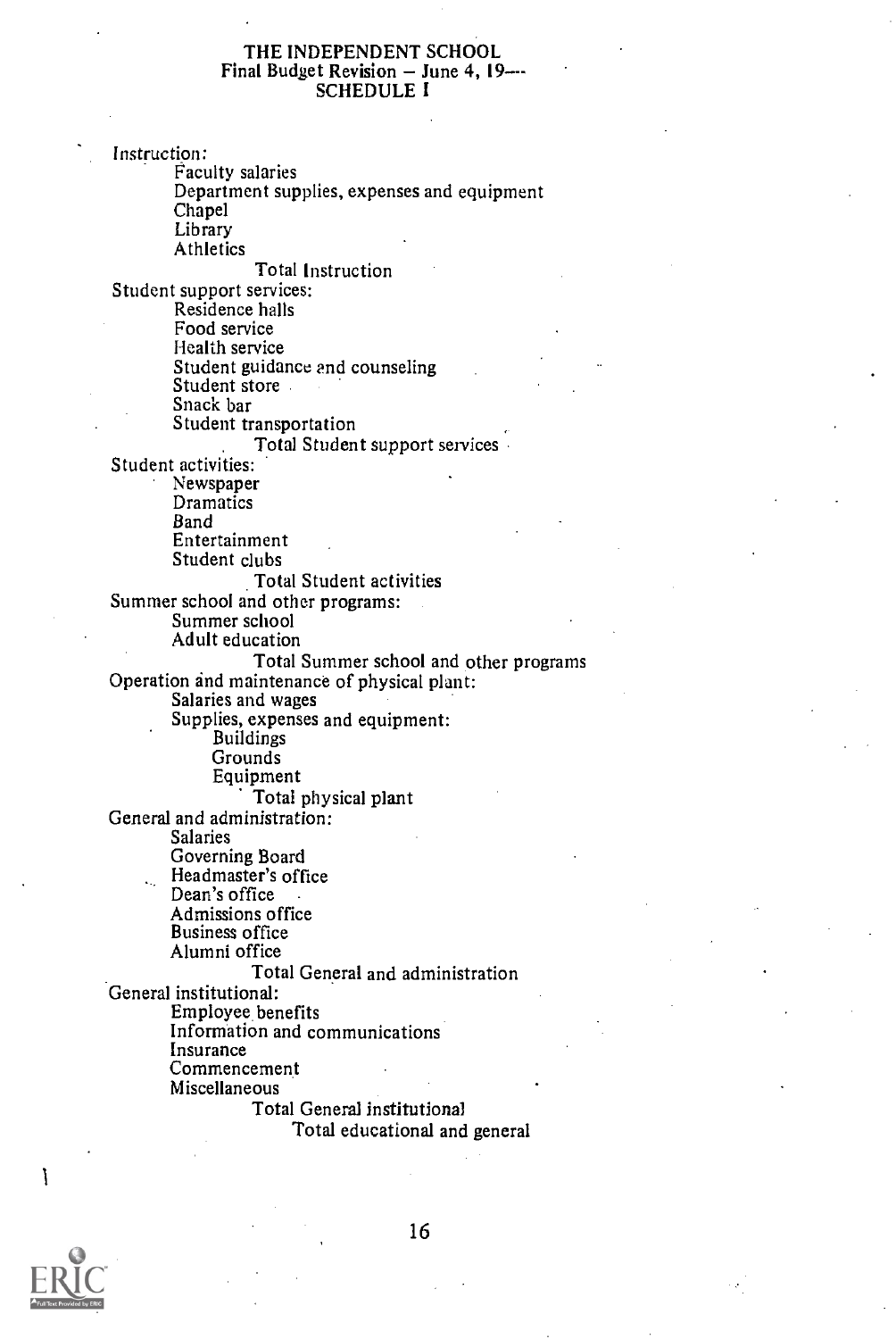| Last Year<br>Budget                                                         | Last Year<br>Actual                                                          | This Year<br><i>Budget</i>                                                          | This Year<br>Actual                                                           | Next Year<br>Budger                                                           |   |
|-----------------------------------------------------------------------------|------------------------------------------------------------------------------|-------------------------------------------------------------------------------------|-------------------------------------------------------------------------------|-------------------------------------------------------------------------------|---|
| \$124,000<br>20,000<br>1,500<br>15,000<br>5,000<br>165,500                  | \$126,100<br>21,000<br>1,400<br>16,200<br>6,450<br>171,150                   | \$148,000<br>30,000<br>2,000<br>25,000<br>7,000<br>212,000                          | \$148,200<br>29,350<br>2,050<br>25,050<br>7.950<br>$\overline{212,}600$       | \$160,000<br>30,000<br>2,500<br>30.000<br>8,500<br>231,000                    |   |
| 66,000<br>90,000<br>7,500<br>10,000<br>53,000<br>18,000<br>1,500<br>246,000 | 68,000<br>95,000<br>8,650<br>- 9,100<br>52,500<br>17,200<br>2,000<br>252,450 | 72.000<br>100,000<br>10,000<br>16,000<br>54,000<br>Í.<br>19,000<br>2,500<br>273,500 | 70,500<br>102,500<br>10,650<br>15,000<br>55,300<br>19,600<br>3,150<br>276,700 | 70,000<br>105,000<br>12,000<br>16,000<br>57,000<br>20,000<br>3,500<br>283,500 |   |
| 2,500<br>7,500<br>2,000<br>4,500<br>1,000<br>17,500                         | 3,000<br>8,500<br>2,100<br>5,000<br>1,650<br>20,250                          | 3,400<br>9,000<br>2,300<br>5,400<br>1,900<br>$\overline{22,000}$                    | 3,500<br>9,050<br>2,100<br>5,200<br>1,750<br>21,600                           | 3,800<br>10,000<br>2,400<br>5,000<br>2,000<br>23,200<br>W                     |   |
| 60,000<br>60,000                                                            | 58,000<br>2,400<br>60,400                                                    | 57,500<br>5,500<br>63,000                                                           | 55,000<br>10,000<br>65,000                                                    | 52,500<br>12,000<br>64,500                                                    |   |
| 68,000                                                                      | 72,000                                                                       | 80,000                                                                              | 81,350                                                                        | 84,000                                                                        |   |
| 42,000<br>10,000<br>10,000<br>130,000                                       | 44,000<br>11,000<br>11,000<br>138,000                                        | 46,000<br>12,000<br>12,000<br>150,000                                               | 43,600<br>10,900<br>11,500<br>147,350                                         | 45,000<br>12,000<br>12,000<br>153,000                                         |   |
| 45,000<br>3,000<br>4,000<br>1,500<br>2,500<br>4,000 -<br>2,000<br>62,000    | 48,000<br>2,300<br>4,500<br>2,100<br>2,750<br>4,700<br>2,400<br>66,750       | 52,000<br>2,400<br>5,000<br>2,000<br>3,000<br>5,000<br>2,600<br>72,000              | 50,900<br>2,400<br>5,250<br>2,500<br>2,850<br>4,375<br>2,775<br>71,050        | 54,000<br>2,500<br>5,500<br>2,500<br>3,000<br>4,500<br>15,200<br>87,200       |   |
| 16,000<br>5,000<br>4,000<br>1,000<br>26,000<br>\$707,000                    | 18,000<br>9,000<br>5,200<br>1,200<br>1,250<br>34,650<br>\$743,650            | 20,000<br>10,000<br>5,800<br>1,200<br>1,000<br>38,000<br>\$830,500                  | 19,600<br>10,250<br>5,200<br>1,100<br>650<br>36,800<br><u>\$831,100</u>       | 21,000<br>10,000<br>5,500<br>1,200<br>1,000<br>38,700<br>\$881,100            | ۰ |

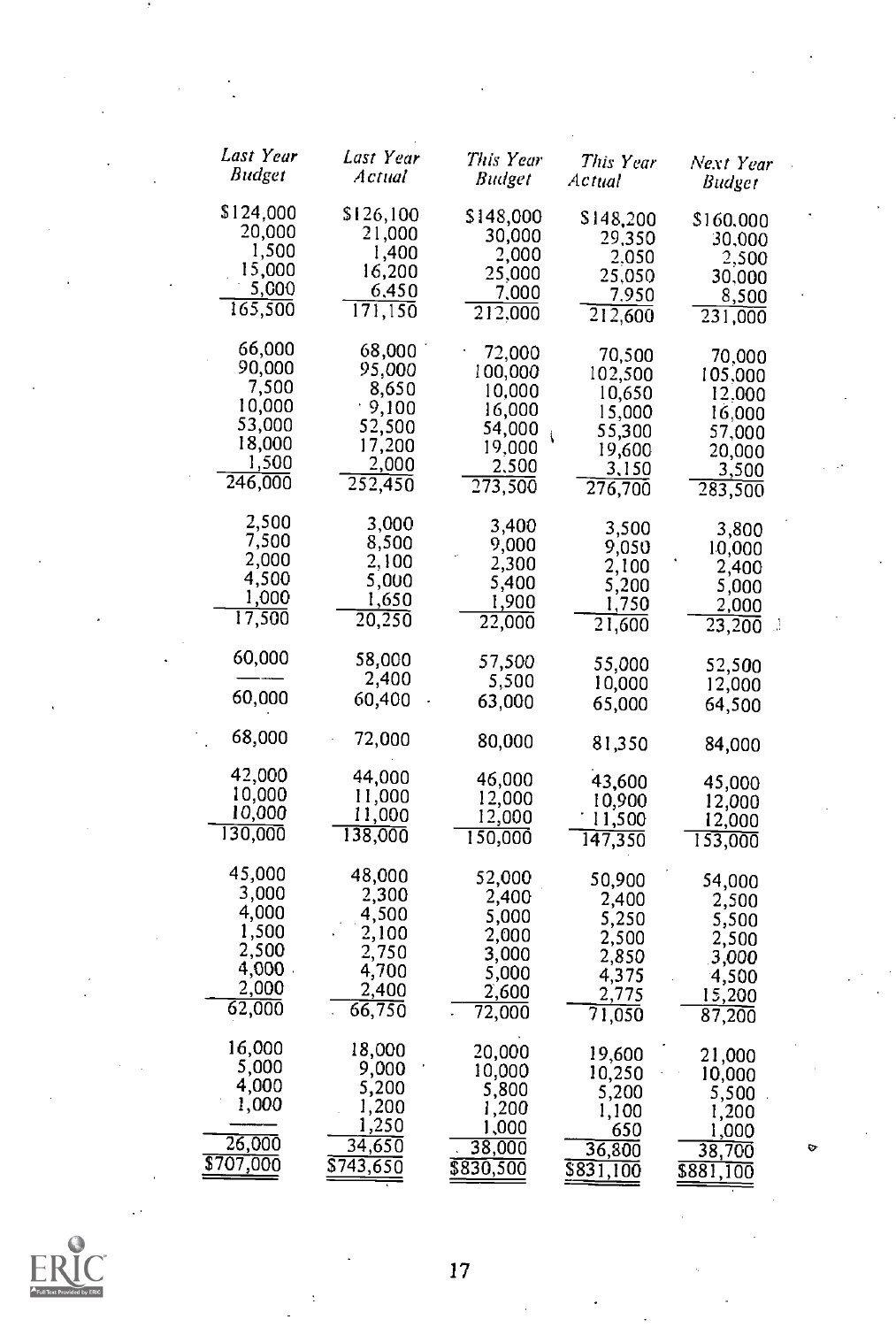In any case, within the next month or two the education committee.has met to hear the head's full and official recommendation on the new music program and, after thoughtful discussion and some revision, has given its unanimous approval. The treasurer, who had asked to sit in on this meeting, then calls a meeting of the finance committee, which finds that it can make budget provision for at least 80 per cent of the program. Before the February board meeting, the head finds a way to operate his new program, without any essential educational loss, at 20 per cent less than his original estimate. So the board in midwinter hears the head's recommendations, hears the two committee recommendations, and finds no difficulty in putting the necessary financial items into the preliminary budget.

It is paradoxical that in this section on "The Trustees and the Budget" we have put emphasis first on the initiative that the head can take, indeed that the board expects him to take. This approach simply reflects experience. Time after time, when new heads complain that their boards and board-cOmmittees are not active enough, it is because the head himself has failed to do the essential groundwork of keeping board members informed, of making recommendations via the committee route, and of offering the kind of organized staff support that good committees and good boards need and expect.

It should be clear, however, that at least half of the responsibility falls on the board, especially on its president and on its committee chairmen. After all, the board is in charge. It cannot expect any head to operate in a vacuum between board meetings. He needs guidance and support on all policy matters and sometimes on procedures as well. If he is new to administration, he will need extra help. For example, he might welcome a regular meeting with the president; or with one or two of the key trustees, just to talk shop. Such informal conferences must not replace committee work or board work, but they will help keep the lines of communication open.

The point is that, in the area of budget-making, a new head ready to learn and a board ready to help have an opportunity to work out promptly and constructively all the essential factors in their new professional relationship. They will achieve success only if both parties put their minds and efforts to the task.

### Faculty Salaries

Faculty salaries are a subject in themselves, in one sense deserving separate treatment, but it would be impossible not to make special reference to them when considering budgets. Financially they constitute the largest single expense item in the budget and, in more human terms, they represent the educational heart of the school. A general treatment of faculty salaries would develop the obvious point that the quality of a school will depend on its ability to attract and hold a good faculty, an ability that depends, at least in part, on the level of faculty salaries. Here our purpose is more limited, and we shall consider only three questions, all of them relating specifically to the

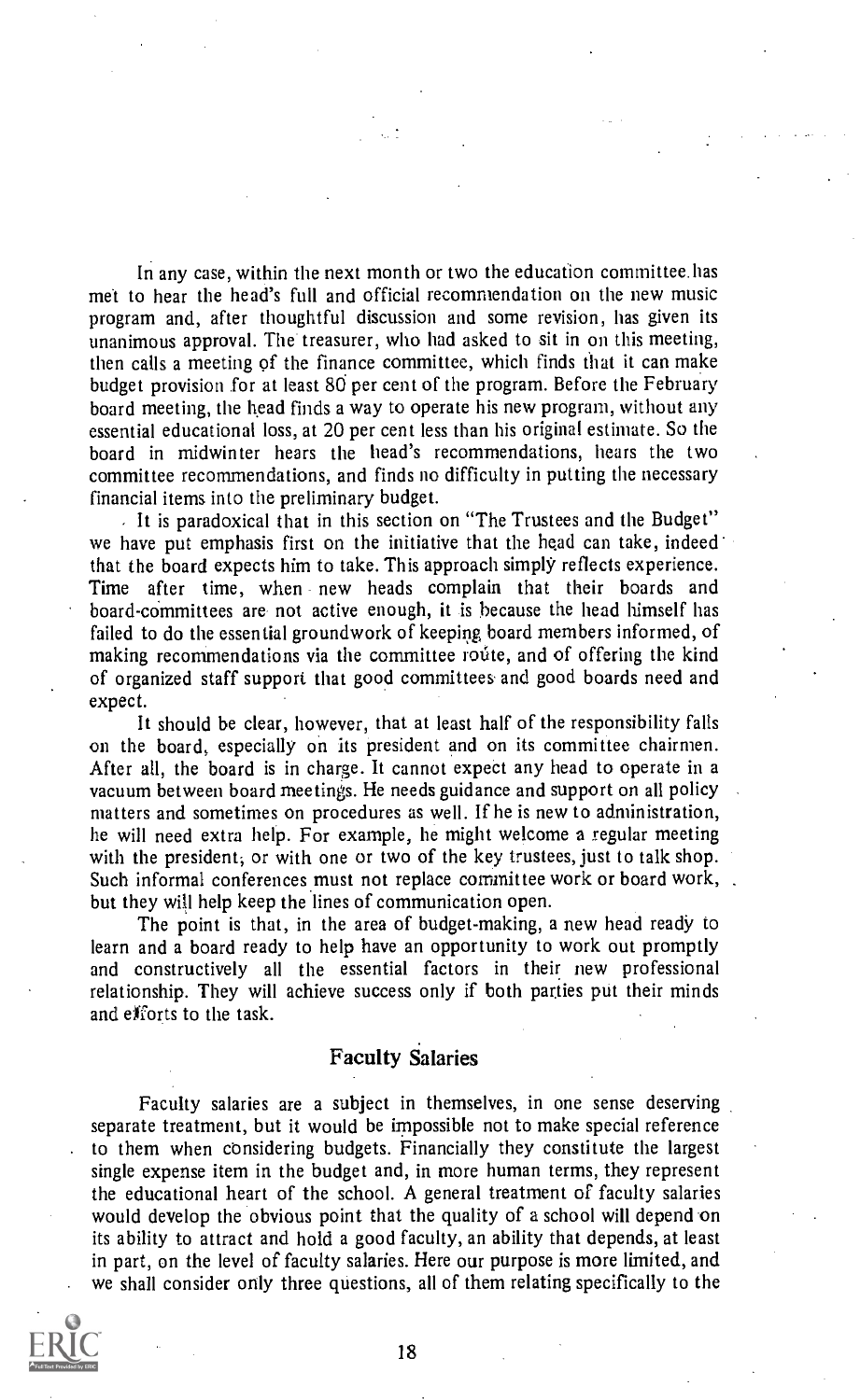budget-making process: (1) What are some administrative approaches to the handling of faculty salaries? (2) What part, if any, does the faculty itself play in the discussions? (3) At what level and in what way do the trustees deal with the matter?

Practice differs widely on the first point. In some schools the head negotiates privately with each teacher each year. This system allows maximum emphasis on the rewarding of merit but has the disadvantage of tempting the head to neglect the nondemanding teacher in favor of the hardened negotiator. At the other end of the spectrum is the system used in most public schools and some independent schools: the published salary scale, with pay based on extent of training and length of experience. Properly administered, this system guarantees objectivity but makes it difficult to reward the kind of merit that reveals itself, for example, in superb teaching regardless of the amount of graduate work. In between are all kinds of combinations of these two extremes. There are ranges of salaries for differing age groups, for example, and there are arrangements that allow teachers of differing degrees of merit to rise along one of, say, three different tracks.

The part that faculty will play officially in the annual discussion will depend on which of these systems the school uses. The head can be sure of one thing: The matter is under discussion. The discussion may be general and public or it may be restricted to the kind of private talk that a man has with his wife, but, whatever the nature of the discussion, the head should know the .actual financial needs of his faculty and he should know also what the faculty think their financial needs are. The two usually are not as far apart as the cynic might suppose.

The head must also judge the worth of each teacher. In the largest. schools he probably confers qnly with department heads and depends on them for the bulk of his information on the talents, successes, and shortcomings of each teacher. Even this head probably follows the general practice of gathering all possible information on the quality and temper of his faculty. This he may do via close friends and associates or via the mysterious information system that pervades every school and to which his sensitive antennae soon become attuned. More satisfactory in many schools is some official channel of communication: for example, a faculty salary committee, chosen by the faculty, representing different age groups, and authorized to make recommendations to the head and to act as a constructive critic of his suggestions.

Long before discussing any teacher's salary with that teacher himself, the head, using the system in effect and all the information he can gather, has worked out a faculty salary proposal and has calculated its total cost. These he should discuss with the chairmen of the education and finance committees, and probably with the president. If the proposal looks both reasonable and feasible, the president and the two committee chairmen, with the active help of the head, steer the proposal through the two committees and to the board, using just the same techniques they used in steering the music department proposal through the same process.

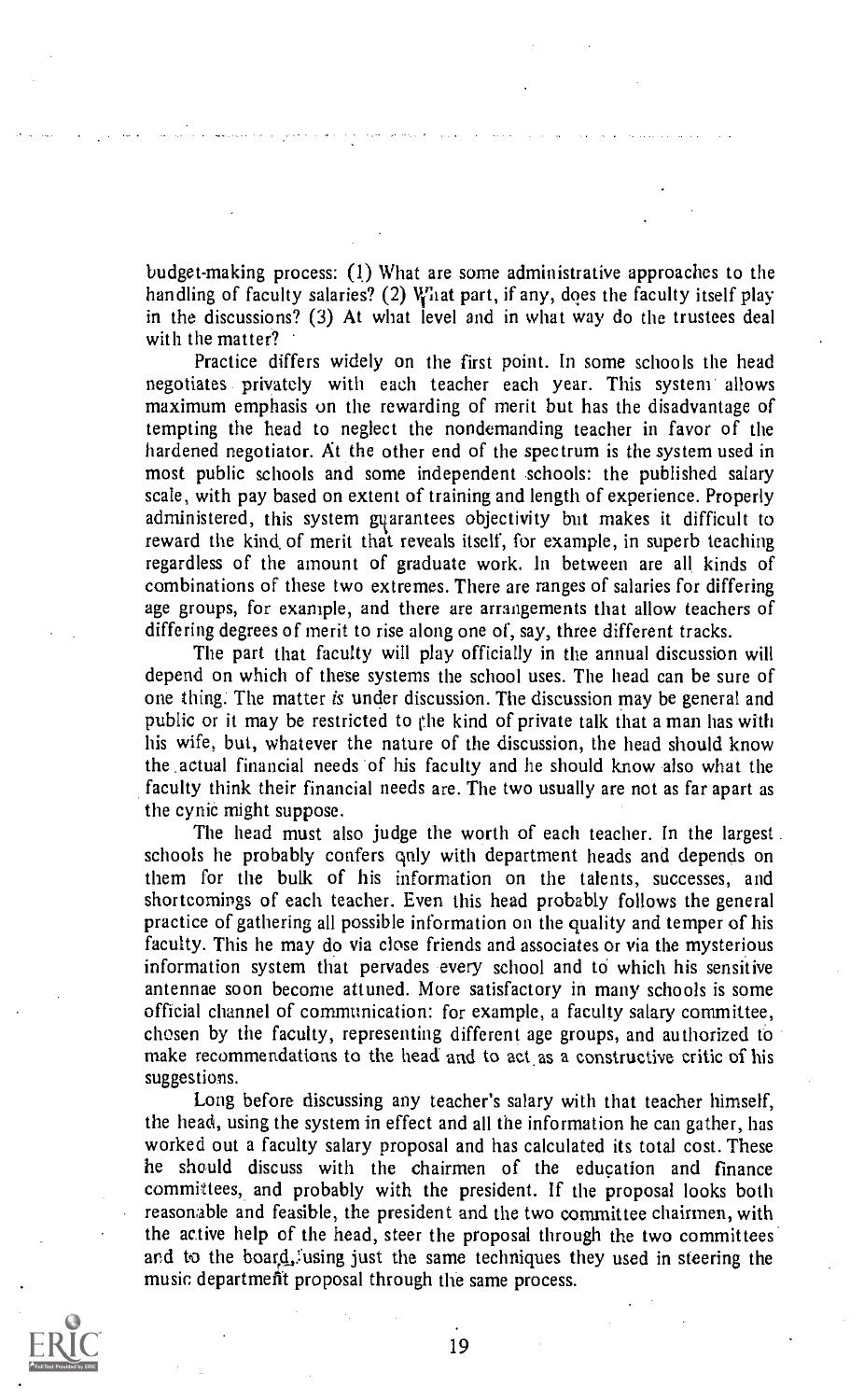This last summary answers in part the question as to how trustees deal with the annual matter of faculty salaries. They deal with it officially at the committee level and they deal with it officially at the board level. But note that they are dealing with policy and with financial totals, not with individual teachers. It would, of course, be completely out of order for a trustee to go to an individual teacher about that teacher's salary. If a teacher complains on the same topic to a trustee, the trustee refers the teacher to the head and notifies the head about the complaint. This much should be obvious to anyone who knows the basic pfinciples of sound management.

One important matter is sometimes lost in the shuffle: the salary to be budgeted for the head of the school. The president of the board should confer with the head regularly, once a year, to review the state of the school and the strengths and weaknesses of its administration. Once this review has been accomplished, it is the president's duty, after conferring at least with the chairmen of the education and finance committees, to decide on the head's salary for the coming year and to see that the figure becomes part of budget planning. This procedure will not necessarily rule out some bargaining and negotiation, but at least it saves the head the embarrassment of being the first to propose a financial evaluation of his own work. Similarly, the president and head should remember to take the initiative in dealing with the salary of the business manager.

### The Preliminary Budget

In these pages, for the sake of simplicity, we have been dealing separately with specific examples to illustrate the way the decision-making process and the budget-making process go hand-in-hand. There was the problem of an atrophied department head at the faculty level; there was a new music project at the committee and board levels; and there was the question of faculty salaries at the faculty, committee, and board levels. In addition, that publications project will be coming up from the alumni office through the public relations committee and the finance committee.<br>In reality, all these things, and a  $\lfloor \cdot \rfloor$  ore, will be going on at the same

In reality, all these things, and a  $\lfloor r \rfloor$  ore, will be going on at the same If the new head, or a trustee,  $\lfloor r \rfloor$  to feel confused, let him check to time. If the new head, or a trustee, him<br>make sure of the fundamentals. The a and his staff, with the help of some trustees, should gather all relevant .acts and information on costs. The head should keep the board informed on policy discussions at school. Finally, all policy matters should go through the proper committee channels (which, in this budget-making process, will always end up with the finance committee), and then to the board itself. If this process has worked as it should, the board's adoption, at its midwinter' meeting, of a preliminary budget could be almost as cut and dried as the ideal meeting, already described, at which the board will reaffirm the final budget. In practice there will be more discussion of the preliminary budget, largely because in midwinter there is still some time left for discussion. Moreover, no matter how forehanded everyone has

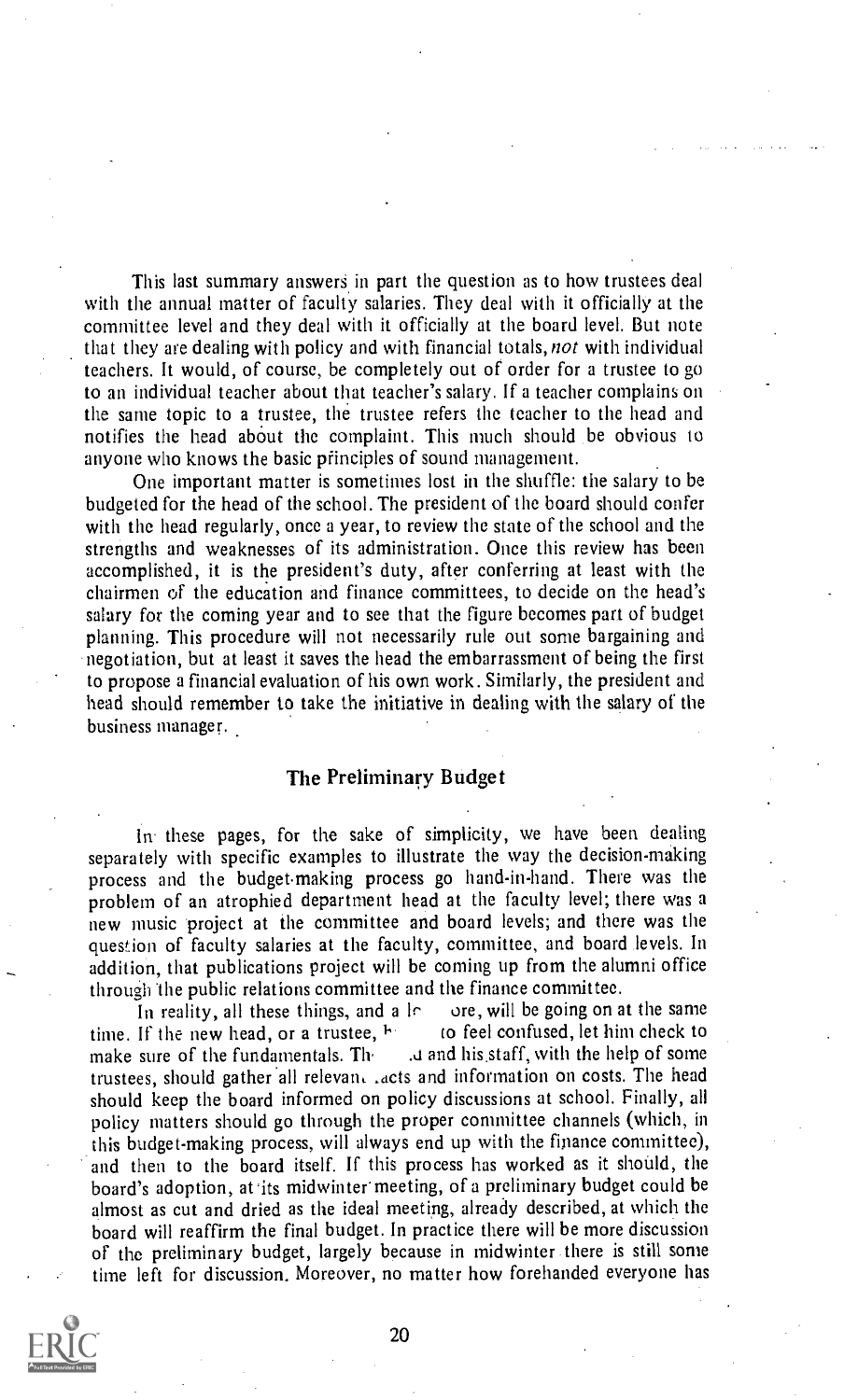been, some projects will not be ready yet for decision; and the discussion itself may suggest new projects that, even at this late date, merit exploration. In any event, the board should act, putting on the record in mid-winter an officially approved preliminary budget.

One point, seemingly trivial but potentially annoying: be sure that in typing up these figures the business office labels and dates each budget draft fully and accurately. For example, "Preliminary budget 1973-4; approved by finance committee December 12, 1972; proposed to board January 15, 1973." Or "Approved by board January IS, 1973." It all seems simple .enough in midwinter but in August, by which time half a dozen drafts and revisions are lying around, you will want to know which one you are looking at.

### Balancing the Budget

The term, "a balanced budget" deserves attention. Nationally, it carries all kinds of political overtones, with some regarding it as the answer to all our ills and others regarding it as a curse. In schools, the term is not politically explosive but it can still cause trouble, largely because some use it in one way, some in another.

There is no disagreement on its general meaning. A balanced budget is one in which expenditures equal income, though we also use the term loosely to describe a budget that predicts a surplus of income over expenditure. If expenses are to exceed income, causing a deficit, the budget is surely out of balance.

The trouble is that two matters may cause misunderstanding: the handling of gifts and the handling of funds for reserves and replacements. For example, under revenues this year's budget shows gifts of \$50,000. Partly as a result of this, the total budget figures predict an excess of revenues over expenditures of \$75,250. But some argue that gifts, even those resulting from an established annual-giving program, are not operating income in the ordinary sense. They would oppose the inclusion of \$50,000 in the main part of the budget, though they might be willing to have some conservative item. appear at the bottom of the page as a post-budget adjustment. This line of . argument has to do with accounting practice, not only with budgets. In other words, those who argue this way about the place to predict the amount of anticipated gifts in the budget will argue just as strongly for a similar procedure in the annual report, even if gifts actually, amount to \$78,650 as they do in our sample.

..

To a relatively innocent headmaster, this issue does not seem to be of first importance, provided that all concerned know which method the school uses and provided that the school does not casually switch from one method to another. Just let everyone be sure when he uses the word "surplus" or "deficit" that he knows whether he is referring to the situation before or after gifts have been taken into account.

Another variation that may cause confusion is the method the school uses to provide for the hard fact that buildings and equipment wear out. In

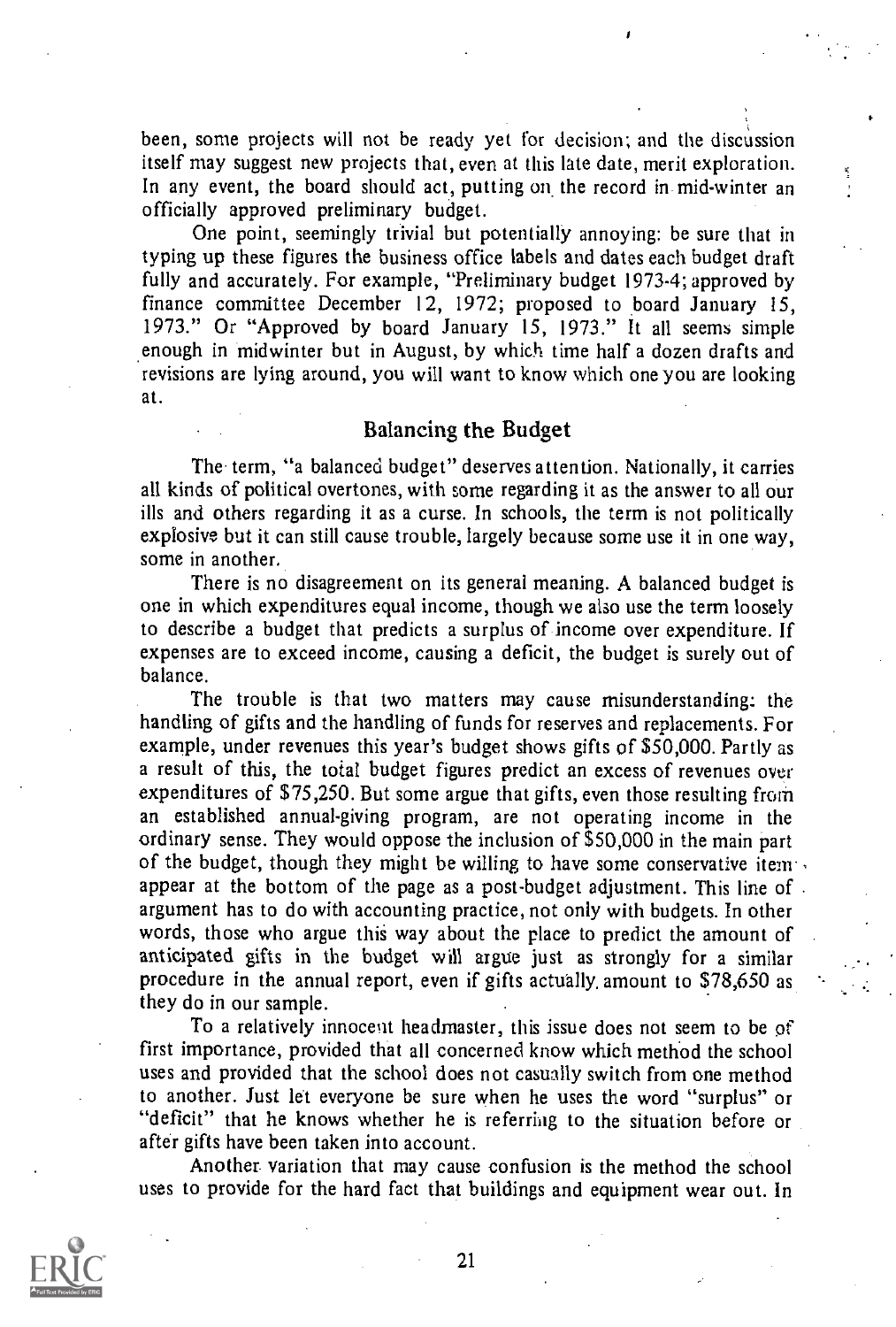business, the common practice is to carry an expense item called -"depreciation." If a building costing 52,000,000 is expected to last for twenty years, then the business should be putting away S 100,000 a year out of operations in order to have on hand even the original cost of the building when the time comes for its replacement. Thus, for twenty years the budget and the annual statement should show, under operating expenses, "depreciation ... \$100,000," and operating income should be adequate to cover this expense along with all the other expenses. At the end of the year, management will. take \$100,000 out of the operating account and deposit it in a special depreciation fund, a move called "funding the depreciation."

In a nonprofit corporation like an independent school. the situation is different. In the first place, the school is exempt from the federal tax regulations that play such a large part in actually determining the depreciation of an ordinary business concern; In the second place, for major -capital additions, such as buildings, the school depends not on profits, but on the contributions of generous friends. Still, there is a need to be met, for even if the school can call on alumni and other supporters to finance a new library or science building, it can hardly run to them every time the boiler tubes wear out or a leaky roof can be patched no longer. Nor can a school charge such major capital replacements to maintenance and repairs, classifications intended to cover, items like broken windows, floor-waxing, and grass-cutting.

Schools meet this need in a variety of ways. Most follow the example set in the NAIS accounting manual. In this year's budget', the final summary shows an anticipated excess of revenues over expenditures of 575,250, but immediately there appears the indication that the school plans to put aside \$25,250 in a capital additions fund and another \$30,000 in a renewals and replacements fund. These deductions, together with another \$20,000 to be placed in the quasi-endowment fund, bring us down to the true budget prediction: after increasing its reserve funds, the school will have transferred to its reserves all its excess of income over expenditures. Actually the year allowed an increase in reserves of \$19,525.

Not all schools follow this model. A few imitate business and carry depreciation as an expense item in the budget itself. In practice, the imitation goes little farther than the use of the word "depreciation," because no schools have been able to build depreciation funds large enough to pay for construction of major buildings when the old ones wear out. In fact, even schools that make provision for depreciation often fail to fund it. The NAIS model is preferable from both theoretical and practical viewpoints. The beginner should be familiar with the term "depreciation," however, because businessmen often use it loosely in referring to the school's item for renewals and replacements.

Here again, the beginner will discover room for misunderstanding as he approaches the meaning of a balanced budget. Look at our sample again. Some will use the term "surplus" to refer to the figure of \$94,775, before the amounts for reserves have been deducted; others will be referring to the figure of \$19,525, the amount left after the deductions. There may be similar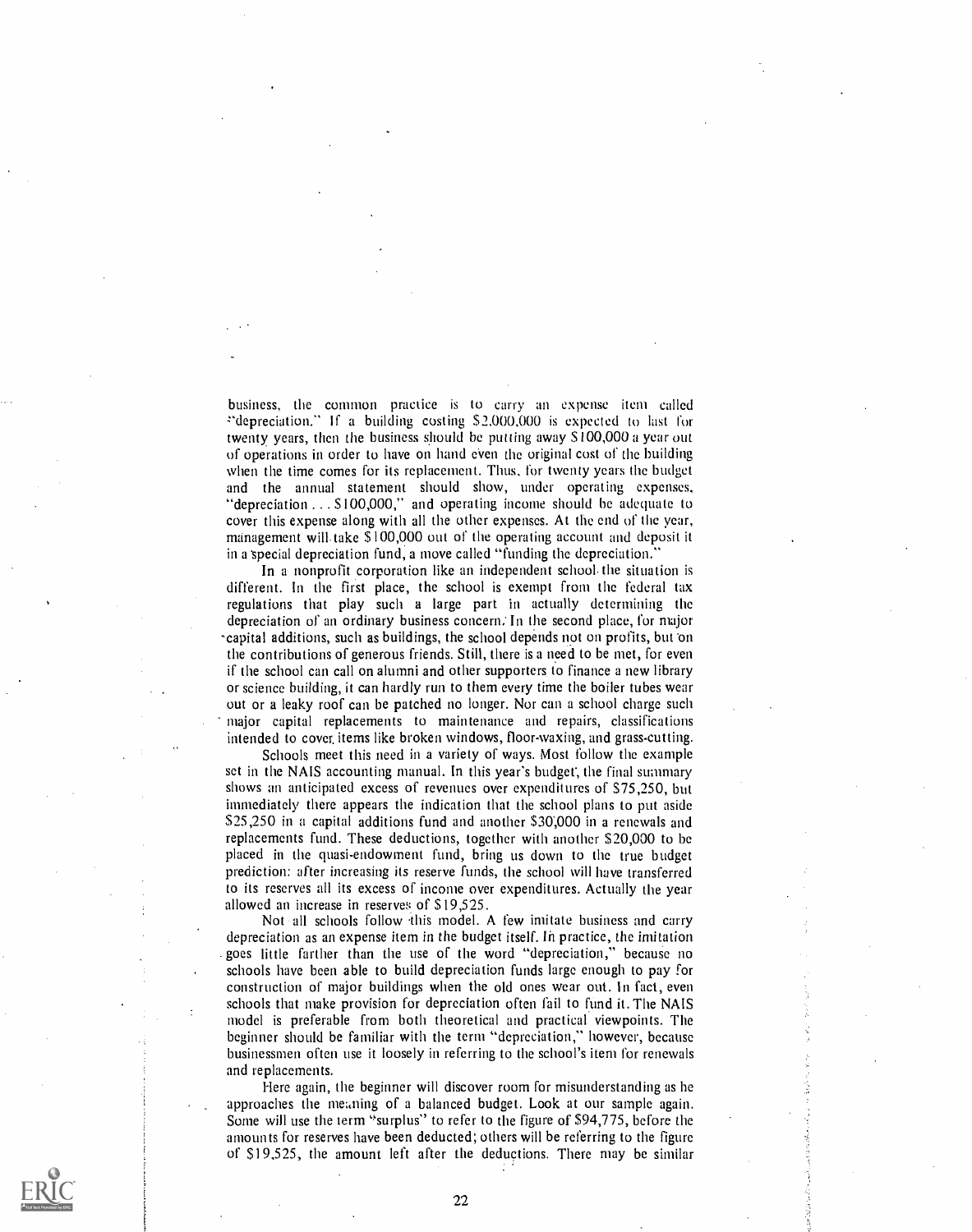confusion in the use of the word "deficit" in less prosperous times.

Asiuming now that management, board, and accountants are all agreed on how to handle gifts and on how to handle reserve funds, and that they all mean the same thing when they talk about a balanced budget, just how important is a balanced budget? It is of vital importance. If the school has enough working capital to make up a small deficit for a year or two, then no harm is done, provided that the school arranges at the same time to replenish, and perhaps increase, the reserve funds in the two or three years that follow. But if the school spends more than it takes in, and carries on this way over any length of time, the school will go out of existence. It is as simple as that.

To quiet the young Turks to whom this sounds like the era of William McKinley, let me suggest that ihis is not a reactionary position. Plenty of imaginative educational developments have taken place within extremely tight budgets. Even more have taken place when both head and board have had the energy and determination to go out and find the funds necessary to support good education. In this additional sense, balancing the budget becomes a cre<sub>b</sub> e educational job, not a formal accounting exercise, and that's the way it should be.

### From Preliminary to Final Budget

The test of the preliminary budget, like the test of any budget, is how well it holds up in practice. If it is nothing but a bunch of figures thrown hastily together, it will be useless. If it reflects careful planning and considered decisions, it will prove to be a reasonably accurate prediction of the final budget. This is what it must be because, acting on it, the board will announce tuition fees and the head will engage faculty and staff, and enroll students. This is also the time when he will go back with the preliminary figures to department heads so that they too can continue their planning for the coming year.

To be sure, there will be changes between February and June. For one thing, the lengthening experience of the current year will probably indicate miscalculations in the preliminary estimates for next year. There may be changes outside the school, such as an increase in postal rates Or a senior teacher decides to retire and the head replaces him with a younger man, a switch that will decrease the estimate for faculty salaries. Or a friend gives the school a computer, a gift so desirable that the school accepts it even though another teacher will be needed to take full educational advantage of the gift. The board approves the additional expense, a decision that is facilitated by the discovery in May that enrollment will be about ten students higher than was predicted in January.

Except in years of bonanza or disaster, all these changes will tend to balance out. The board must, of course, act on any major addition or change. For the rest, the business manager keeps a running record of minor adjustments, notifying head and treasurer occasionally; and conversely, the head remembers to keep the  $L_{\text{L}}$  ness manager and treasurer informed about

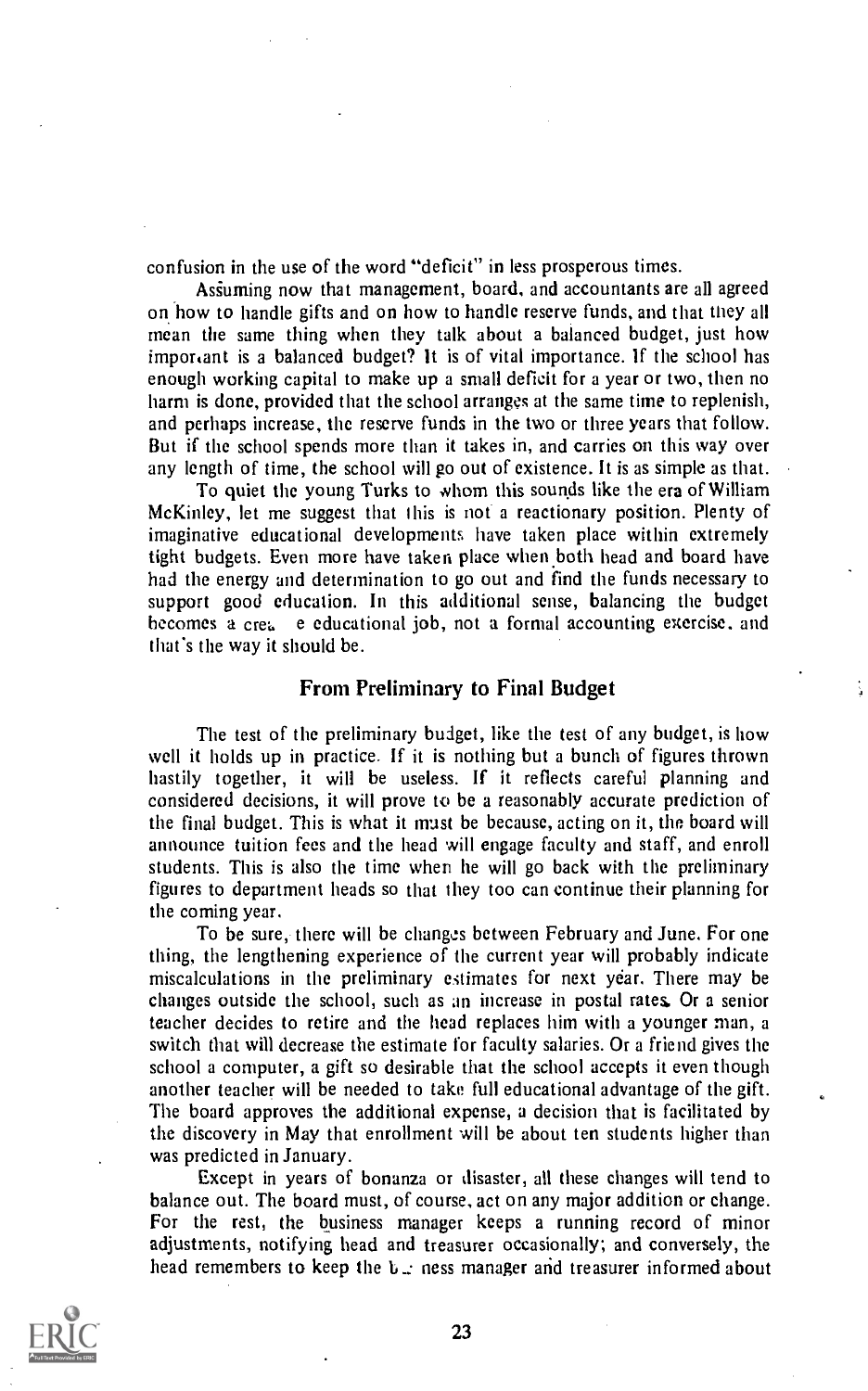figures on which he is.working. These include actual faculty salaries as agreed to within the total figure, and such minor adjustments as the head is free to make without full-dress board review. For example, the science department recommends lopping \$500 from its budget and adding 5500 to the library budget for the purchase of science books. By June, the heed, business manager, and treasurer have almost all the necessary material at hand for the preparation of the final budget.

Just to give the board one last quick review, the business manager should present the information in five full columns, showing budgeted and actual figures for a year ago, budgeted and actual figures for the year just past, and finally the proposed budget for the coming year.

So we end up on the same note that set the tone for this part of the discussion: ideally, the board's approval of the final budget should not take more than five minutes. All the important work has already been done, all the important decisions have already been made.

### Budget Control

Once the board has acted, the function of the budget changes. Until now it has been a financial prediction, subject to revision as the school gathers its facts and makes its decisions. Now it becomes a firm and rather detailed plan of operation. The board has authorized the administration to collect and spend specified amounts of money in specified ways. The head carries the full responsibility but promptly delegates parts of it to the business office, the kitchen staff, the alumni office, the librarian, and the heads of scholastic and other departments. The trustees have authorized each of these to act within specified limits without further board action.

Although school people often view the budget as a restrictive device, they will'do their job better if they. keep in mind its positive aspects. As we have already seen, the making of a budget should be a part of a creative planning process. Similarly, after its adoption it clears the, way for the administration and faculty to do their best educational work free of daily worry about financial support: A good faculty and staff, under good leadership, will be eager to get on with the job.

On the 'other hand, the budget does set limits, and the head must see that these limits are not exceeded. In some areas, such as faculty salaries, the system seems to run itself. The business office makes monthly payments on the basis of previous agreements and, except in rare emergencies, the actual figure will correspond almost exactly at year's end with the budget figure. Moreover, a competent department chairman, who knows how to keep his own records, how to plan for the whole year, and how to work with the members of his department will need little help from either business manager or school head. The head should, of course, be perfectly clear in notifying each department chairman about the nature  $\alpha$  his responsibility and about the amount he has to spend.

In other areas the head will have the help of two standard procedures:

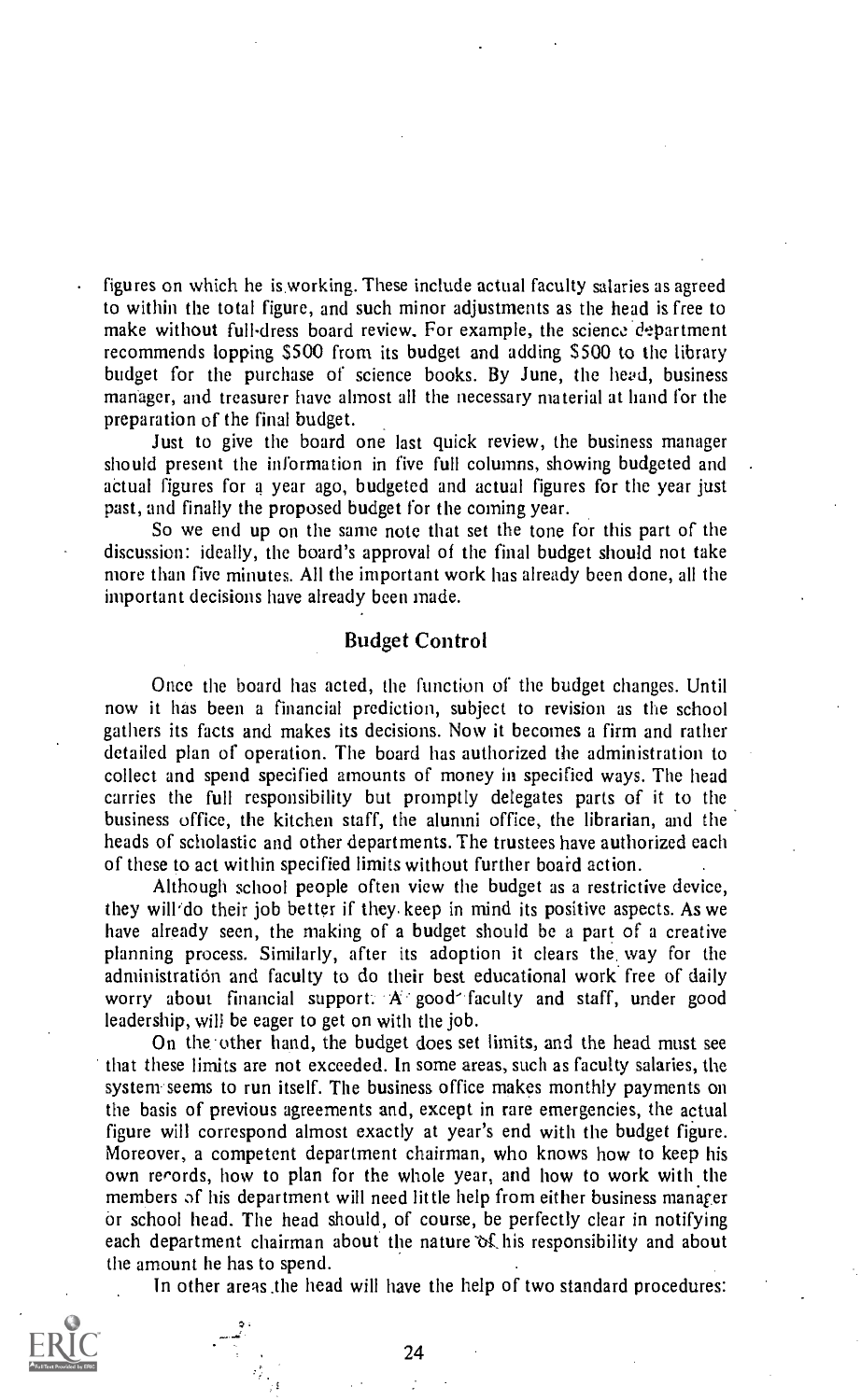(i) the concentration of all purchasing in the hands of one officer, normally the business manager, and (2) the monthly financial report. The necessity of the first procedure must be obvious, for anything else would be financial chaos. Still, it is no assurance, in itself, of efficient budget control. The business manager cannot take purchase orders from everyone who comes through his office door, He must have the approval of each order from the department chairman or from the person to whom the school head has delegated budget responsibility  $-$  the librarian or the athletic director, for example. He himself may delegate some of his purchasing authority, as, for example, to the chef or the plant foreman.

The second procedure is the monthly financial report, which should show, in adjoining columns, the budget amount for the year, and perhaps for the elapsed portion of the year, and the actual amount spent to date. This report, which should be in the hands of business manager, head, and treasurer no later than five working days after the end of the month, will allow corrective action before anything is out of hand. Usually, a conference of business manager and the chairman of the erring department straightens everything out, bat sometimes the school head's intervention is desirable.

There are some traditional trouble spots. One is the department chairman who may be superb as a teacher, planner, and organizer, but really does not want to be bothered with figures. He will need either watching or training, or both. Trouble can also arise when the budget responsibility lies with someone who is new to it. Take the adviser of the senior classbook, for example. He may think he can take a year or two to learn that while many students are excellent managers, an occasional editor will think nothing- of telling the printer in May to add sixteen pages and countless expensive photographs to the publication without mentioning the increases to the adviser. When the bill arrives in July, the head will discover that the adviser is conducting a student tour in Yugoslavia and the editor, who has graduated, is helping to rebuild a remote village in Peru. The head will wish that he had applied an ounce of prevention because, for this situation this year, there is no cure.

Other budget figures will run-over for reasons ; nat cannot be foreseen or prevented, A senior teacher falls ill, and for five months the school must pay both him and his substitute. Although the school knows from experience that during the year it will lose I per cent, of its students, and has taken this average into account in the budget, the year will come when because of some fluke the figure jumps to 4 per cent. Similarly, a few expenses will decrease and some income will exceed expectation. Whether or not these changes balance out, there are two schools of thought about what to do with the budget. Should the board revise it three or four times a year, in line with the most recent experience? Some boards say yes and act accordingly; others expect to be informed about the changes from time to time and to act on important variations, but let the budget as officially adopted remain unrevised for the operating year. The latter procedure is perfectly acceptable and meets the need of most schools.

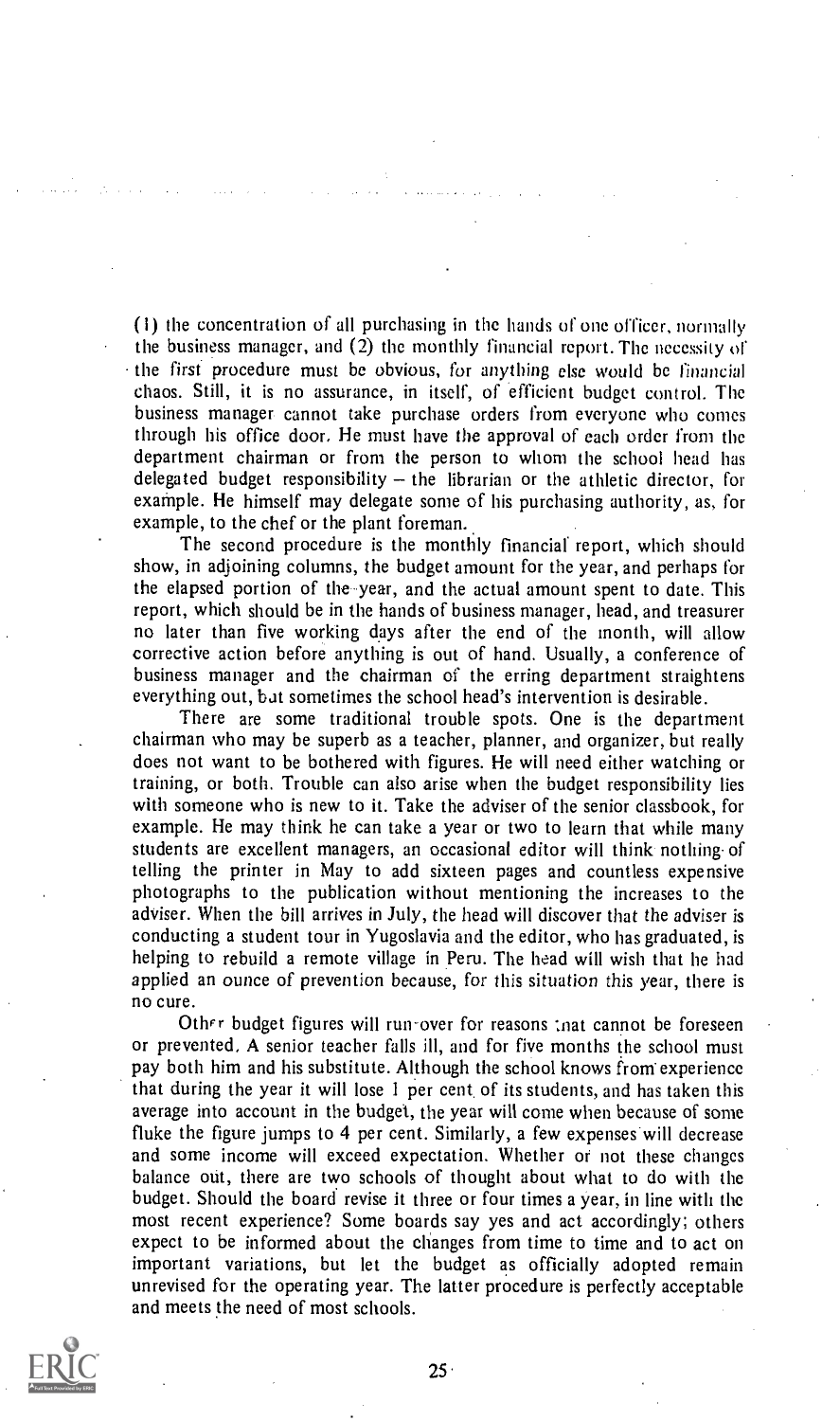A budget is a carefully drawn plan to allow for the efficient educational operation of the school. It should not assume other roles. Unfortunately, there are times when it almost takes on a life of its own. We find ourselves saying, for example, "The budget won't allow us to do that," as if the budget were a miserly control officer lurking in the background of school life. "We failed to plan for that this year" would express its function better, and the words would remind everyone who participated in the planning that the job must 'be better done next time. Similarly with budget control. If everyone who counts has had a hand in the making of the budget, then everyone who counts will know it for what it is and will help to keep it in its place. Incidentally, everyone who counts will also have a stake in making it work.

### The Budget and the Annual Report

At the end of the year, when the budget and the annual report stand side by side, then the budget-maker sees the results of his work. The head will feel real satisfaction if, after measuring his educational accomplishments, he finds that his estimate of their costs was not far off. Unforeseen emergencies may have arisen in one or two spots; a few items may be over and a few under. But if the budget figures compare closely with the actual totals, he will know that he has learned his first lesson in financial management and will have new confidence in planning the next year and the next.

The budget-maker must remember, however, that important as this lesson may be, it is not the accuracy'of his predictions, or even the processes by which they were reached, that are of primary significance. Budgeting and accounting are not ends in themselves. They are efficient means to an end, and for the purposes of this booklet that end is good education.

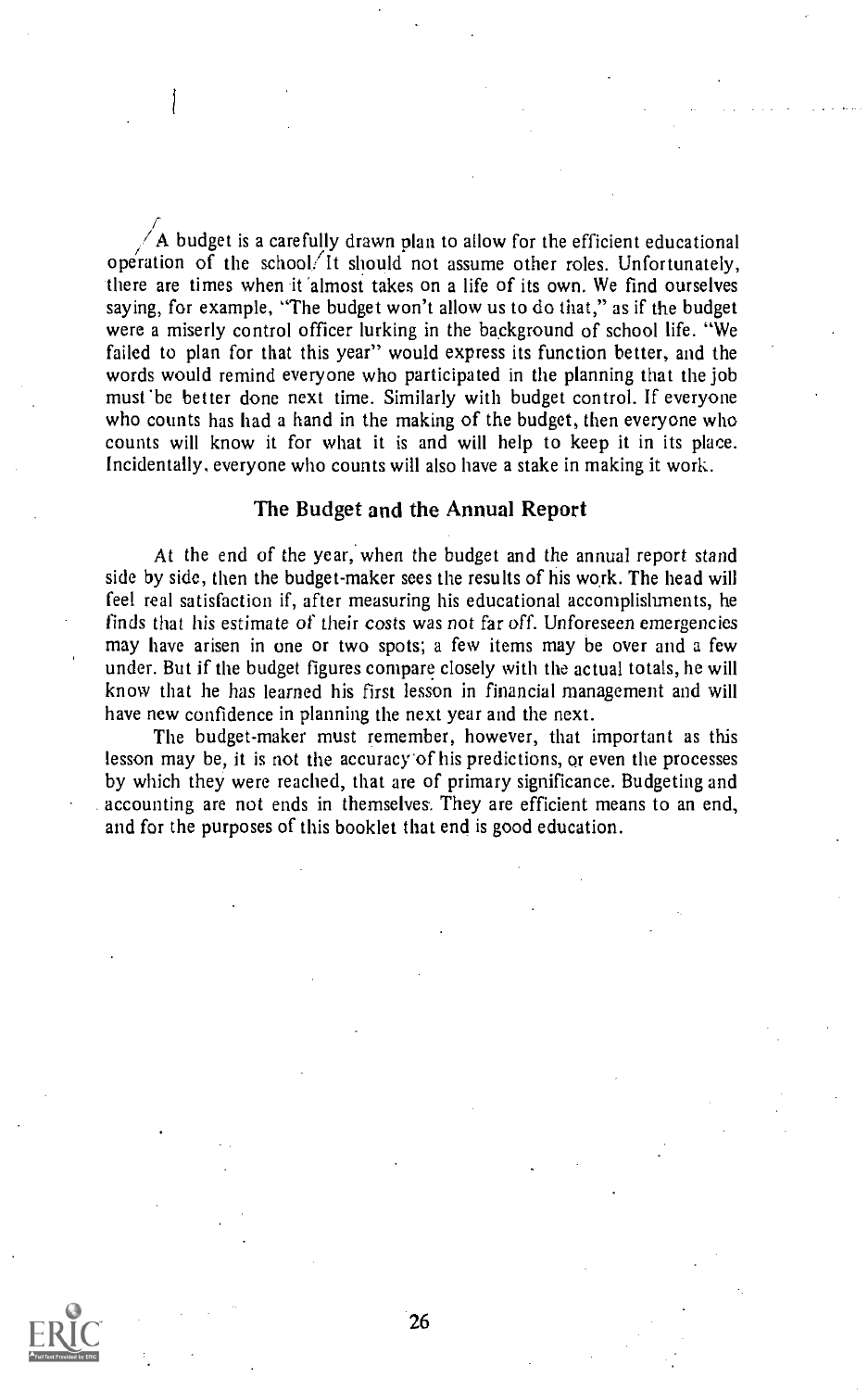The following are referred to in the text:

National Association of Independent Schools, Accounting For<br>Independent Schools (Boston, 1969). This thoroughly Schools (Boston, 1969). This thoroughly professional work is not designed for beginners but the glossary on pp. 89-96 may be helpful. Kilborne's spoof appears on pp. 110-112.

E. Laurence Springer, Independent School Administration (New York, Harper and Row, 1967). Out of print but available from NAIS.

American Council on Education, College and University Business Administration, rev. ed. (Washington, D. C., 1968).

Melvin S. Hathaway and Sidney G. Tickton, A Guide To Long-Range Planning (Boston, NAIS, 1969).

A sophisticated approach to budgeting, recently developed, will be found in:

Hartley, Harry J., Educational Planning-Programming-Budgeting: A Systems Approach (Englewood Cliffs, New Jersey, Prentice-Hall, Inc., 1968).

It must be obvious that the tactical and startegic aspects of budgeting are at least as. important to the welfare of a school as the technical aspects. Essential, for example, is a creative relationship between the head on the one hand and his trustees, teachers, and staff on the other. The best statement of the trustee-head relationship is found in:

Francis Parkman and E. Laurence Springer, The Independent School Trustee (Boston, NAIS, 1970).

The following reference, designed for those starting a new school, may prove helpful here, especially the chapters on administration, faculty, business management, and financing. If you want to order a copy, write to NAIS, not to the publisher:

William Johnson, ed., A Handbook For Independent School Organization (Princeton, N. J., D. Van Nostrand Company, Rev. 1964).

The beginning school administrator will find in this last reference nothing about budgets, but he will find in short space a layman's introduction to the